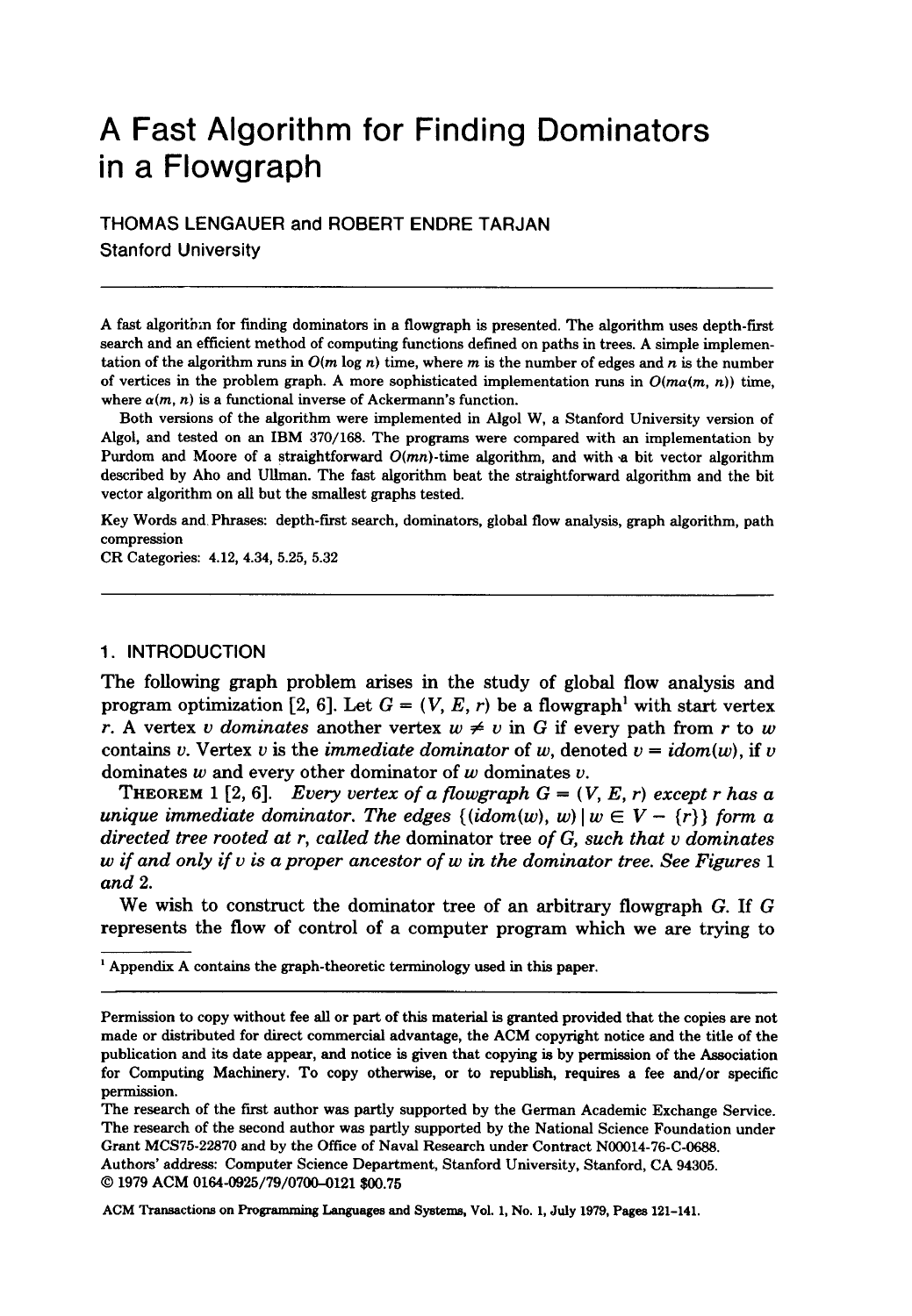

Fig. 2. Dominator tree of flowgraph in Fig. 1

optimize, then the dominator tree provides information about what kinds of code motion are safe. For further details see [2, 6].

Aho and Ullman [2] and Purdom and Moore [17] describe a straightforward algorithm for finding dominators. For each vertex  $v \neq r$ , we carry out the following step.

*General Step.* Determine, by means of a search from r, the set S of vertices reachable from r by paths which avoid v. The vertices in  $V - \{v\} - S$  are exactly those which  $\nu$  dominates.

Knowing the set of vertices dominated by each vertex, it is an easy matter to construct the dominator tree.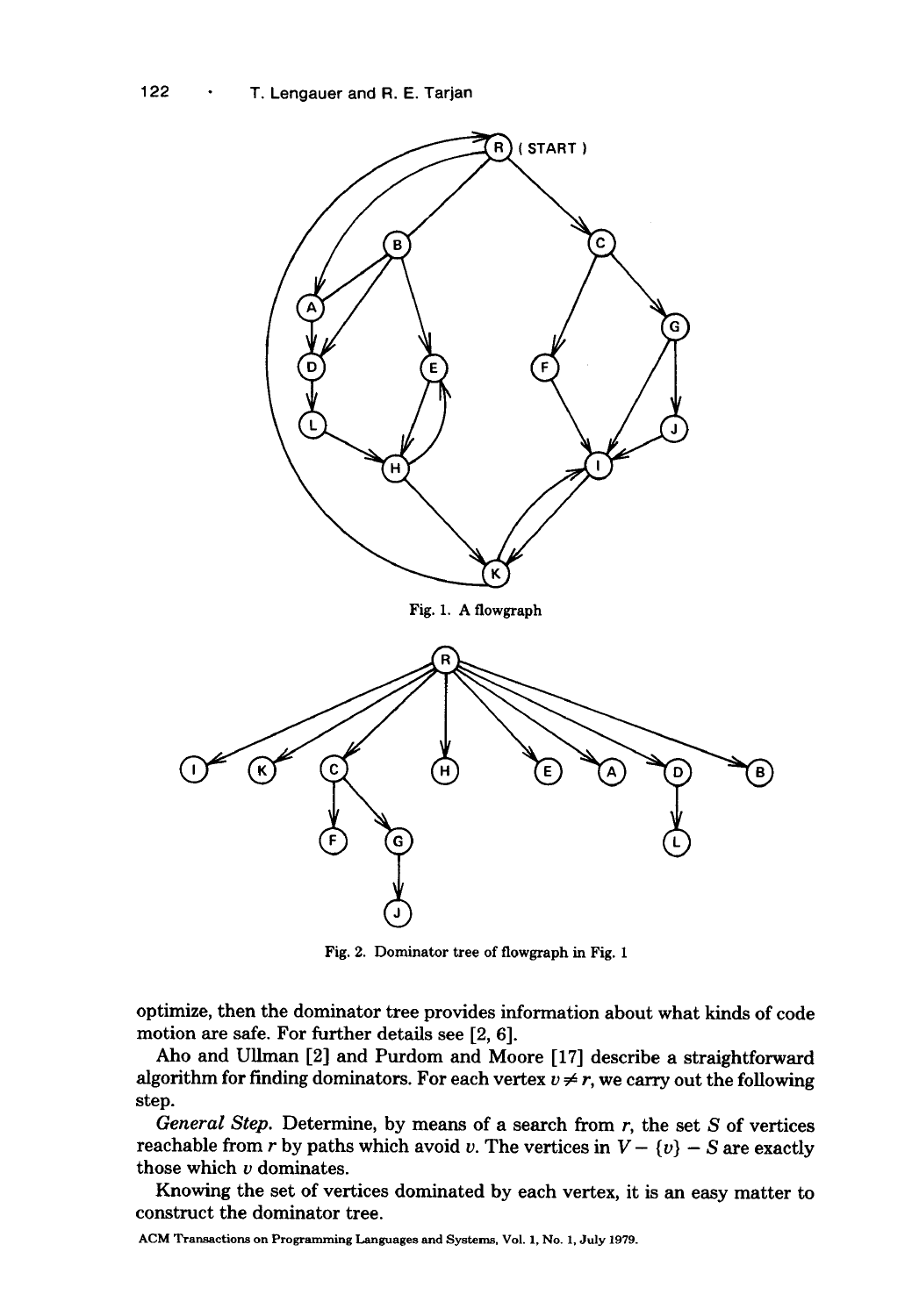To analyze the running time of this algorithm, let us assume that G has m edges and n vertices. Each execution of the general step requires  $O(m)$  time, and the algorithm performs  $n - 1$  executions of the general step; thus the algorithm requires  $O(mn)$  time total.

Aho and Ullman [3] describe another simple algorithm for computing dominators. This algorithm manipulates bit vectors of length n. Each vertex  $v$  has a bit vector which encodes a superset of the dominators of v. The algorithm makes several passes over the graph, updating the bit vectors during each pass, until no further changes to the bit vectors occur. The bit vector for each vertex  $\nu$  then encodes the dominators of v.

This algorithm requires  $O(m)$  bit vector operations per pass for  $O(n)$  passes, or  $O(nm)$  bit vector operations total. Since each bit vector operation requires  $O(n)$ time, the running time of the algorithm is  $O(n^2m)$ . This bound is pessimistic, however; the constant factor associated with the bit vector operations is very small, and on typical graphs representing real programs the number of passes is small (on reducible flowgraphs [3] only two passes are required [4]).

In this paper we shall describe a faster algorithm for solving the dominators problem. The algorithm uses depth-first search [9] in combination with a data structure for evaluating functions defined on paths in trees [14]. We present a simple implementation of the algorithm which runs in  $O(m \log n)$  time and a more sophisticated implementation which runs in  $O(m\alpha(m, n))$  time, where  $\alpha(m, n)$  is a functional inverse of Ackermann's function [1], defined as follows. For integers *i, j*  $\geq$  0, let *A*(*i,* 0) = 0 if *i*  $\geq$  0, *A*(0*, j*) = 2<sup>*j*</sup> if *j*  $\geq$  1, *A*(*i,* 1) = *A*(*i* -1, 2) if  $i \ge 1$ , and  $A(i, j) = A(i - 1, A(i, j - 1))$  if  $i \ge 1$ ,  $j \ge 2$ . Then  $\alpha(m, n) =$  $\min\{i \geq 1 \, | \, A(i, \lfloor 2m/n \rfloor) > \log_2 n\}.$ 

The algorithm is a refinement of earlier versions appearing in [10-12]. Although proving its correctness and verifying its running time require rather complicated analysis, the algorithm is quite simple to program and is very fast in practice. We programmed both versions of the algorithm in Algol W, a Stanford University version of Algol, and tested the programs on an IBM 370/168. We compared the programs with a transcription into Algol W of the Purdom-Moore algorithm and with an implementation of the bit vector algorithm. On all but the smallest graphs tested our algorithm beat the other methods.

This paper consists of five sections. Section 2 describes the properties of depthfirst search used by the algorithm and proves several theorems which imply the correctness of the algorithm. Some knowledge of depth-first search as described in [9] and [10, sec. 2] is useful for understanding this section. Section 3 develops the algorithm, using as primitives two procedures that manipulate trees. Section 4 discusses two implementations, simple and sophisticated, of these tree manipulation primitives. Some knowledge of [14, secs. 1, 2, and 5] is useful for understanding this section. Section 5 presents our experimental results and conclusions.

# 2. DEPTH-FIRST SEARCH AND DOMINATORS

The fast dominators algorithm consists of three parts. First, we perform a depthfirst search on the input flowgraph  $G = (V, E, r)$ , starting from vertex r, and numbering the vertices of G from 1 to n in the order they are reached during the search. The search generates a spanning tree  $T$  rooted at  $r$ , with vertices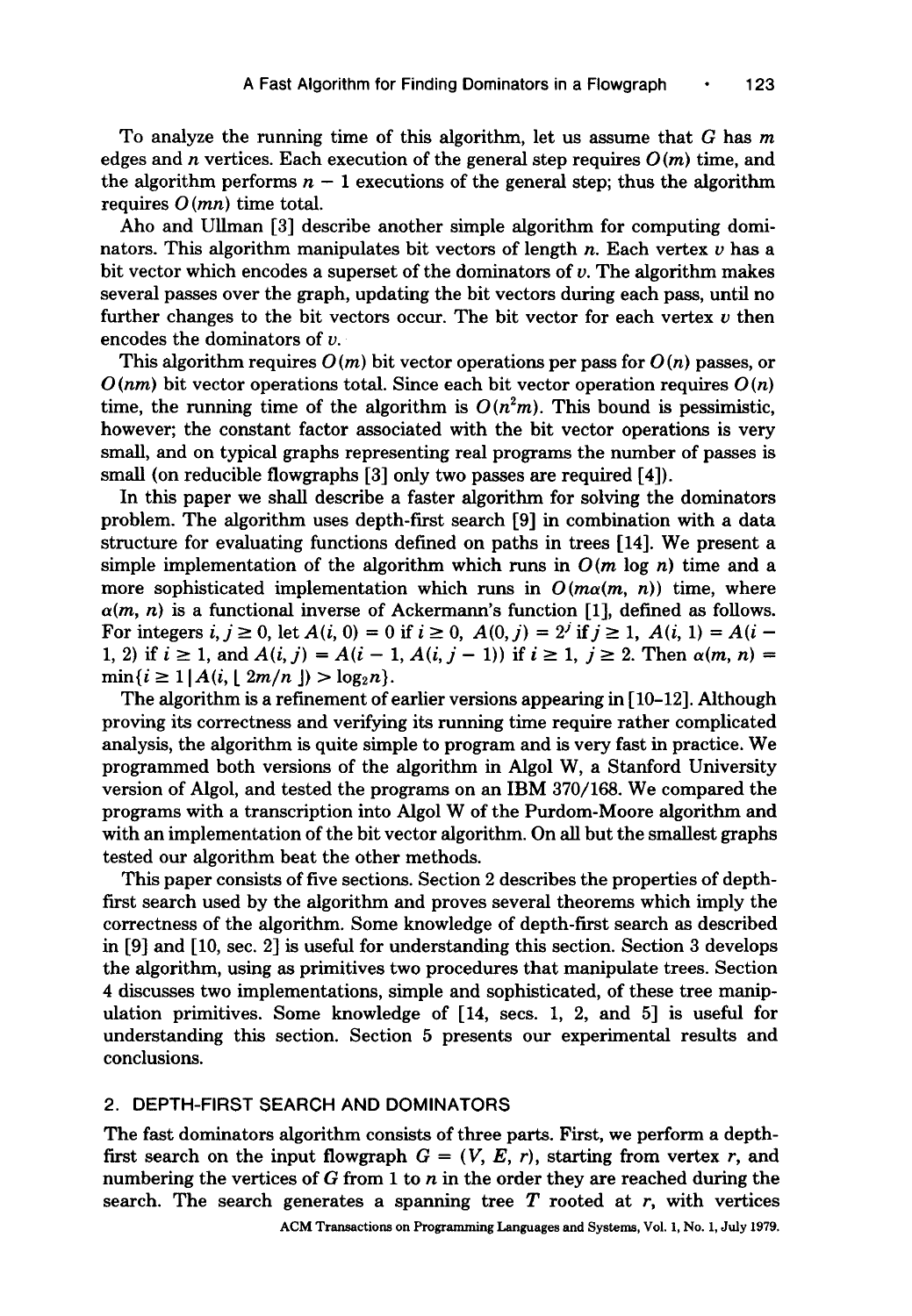

Fig. 3. Depth-first search of flowgraph in Fig. 1. Solid edges are spanning tree edges; dashed edges are nontree edges. Number in parentheses is vertex number; letter is semidominator

numbered in preorder [5]. See Figure 3. For convenience in stating our results, we shall assume in this section that all vertices are identified by number.

The following *paths lemma* is an important property of depth-first search and is crucial to the correctness of the dominators algorithm.

LEMMA 1 [9]. *If v and w are vertices of G such that*  $v \leq w$ *, then any path from v to w must contain a common ancestor of v and w in T.* 

Second, we compute a value for each vertex  $w \neq r$  called its *semidominator*, denoted by *sdom(w)* and defined by

$$
sdom(w) = \min\{v \mid \text{there is a path } v = v_0, v_1, \dots, v_k = w \text{ such that } (1)
$$
  

$$
v_i > w \text{ for } 1 \le i \le k - 1\}.
$$

See Figure 3. Third, we use the semidominators to compute the immediate dominators of all vertices.

The semidominators have several properties which make their computation a convenient intermediate step in the dominators calculation. If  $w \neq r$  is any vertex, then  $sdom(w)$  is a proper ancestor of w in T, and  $idom(w)$  is a (not necessarily proper) ancestor of  $sdom(w)$ . If we replace the set of nontree edges of G by the set of edges  $\{(sdom(w), w) | w \in V \text{ and } w \neq r\}$ , then the dominators of vertices in G are unchanged. Thus if we know the spanning tree and the semidominators, we can compute the dominators.

In the remainder of this section we prove the properties of semidominators and immediate dominators which justify the algorithm. The following three lemmas give basic relationships among the spanning tree, the semidominators, and the immediate dominators.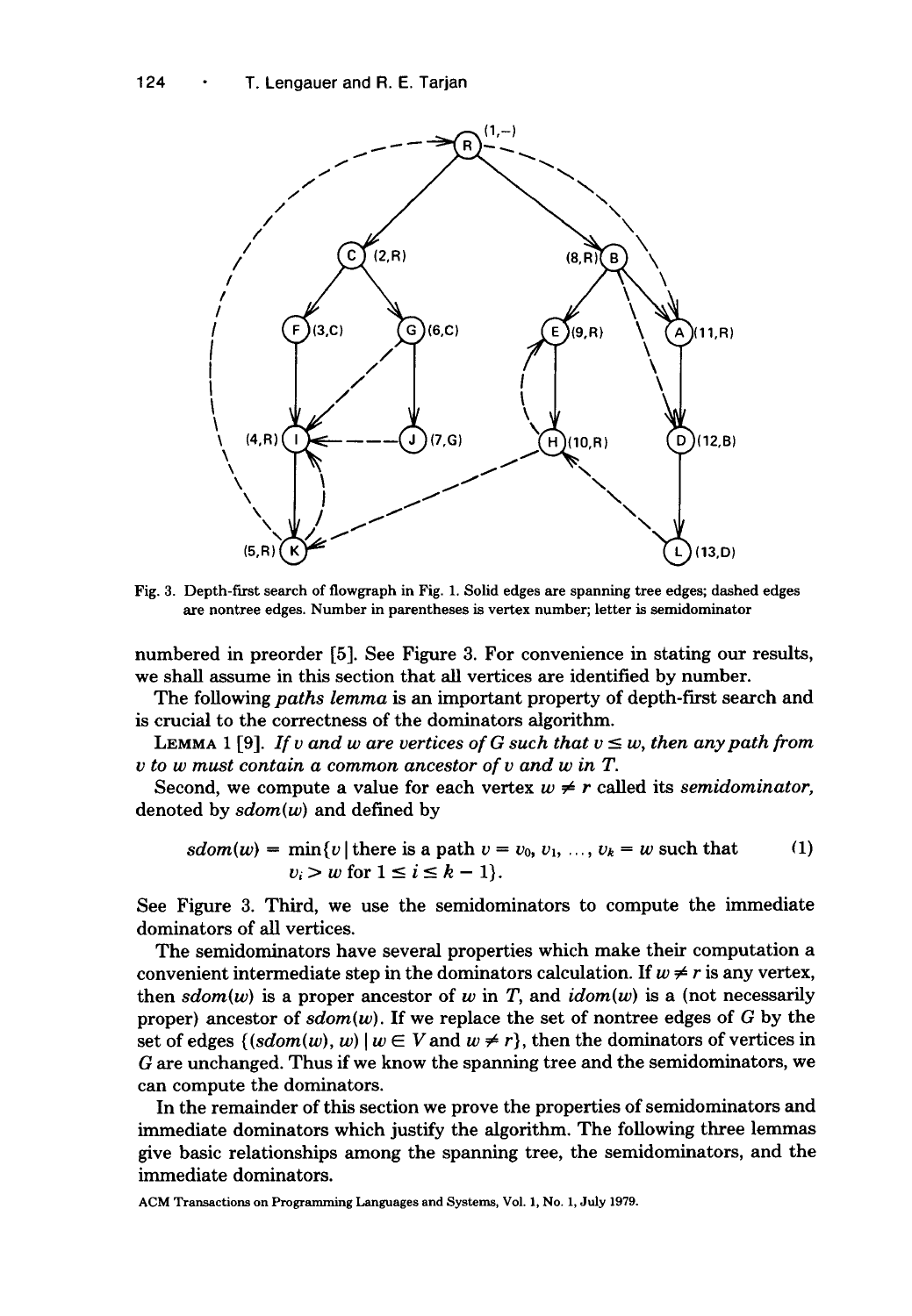**LEMMA** 2. For any vertex  $w \neq r$ , idom(w)  $\stackrel{+}{\rightarrow} w$ .<sup>2</sup> **PROOF.** Any dominator of w must be on the path in T from r to w.  $\Box$ 

**LEMMA** 3. For any vertex  $w \neq r$ , sdom $(w) \stackrel{+}{\rightarrow} w$ .

PROOF. Let parent(w) be the parent of w in T. Since  $|parent(w), w|$  is an edge of G, by (1)  $sdom(w) \leq parent(w) < w$ . Also by (1), there is a path  $sdom(w) = v_0$ ,  $v_1, \ldots, v_k = w$  such that  $v_i > w$  for  $1 \le i \le k - 1$ . By Lemma 1, some vertex  $v_i$  on the path is a common ancestor of *sdom(w)* and w. But such a common ancestor  $v_i$  must satisfy  $v_i \leq sdom(w)$ . This means  $i = 0$ , i.e.  $v_i = sdom(w)$ , and  $sdom(w)$  is a proper ancestor of  $w$ .  $\square$ 

LEMMA 4. For any vertex  $w \neq r$ ,  $\operatorname{idom}(w) \rightarrow \operatorname{sdom}(w)$ .

PROOF. By Lemmas 2 and 3,  $idom(w)$  and  $sdom(w)$  are proper ancestors of w. The path consisting of the tree path from  $r$  to  $sdom(w)$  followed by a path *sdom*(*w*) =  $v_0$ ,  $v_1$ , ...,  $v_k = w$  such that  $v_i > w$  for  $1 \le i \le k - 1$  (which must exist by (1)) avoids all proper descendants of *sdom(w)* which are also proper ancestors of w. It follows that  $idom(w)$  is an ancestor of  $sdom(w)$ .  $\Box$ 

**LEMMA** 5. Let vertices v, w satisfy  $v \rightarrow w$ . Then  $v \rightarrow idom(w)$  or  $idom(w) \rightarrow$ *idom(v).* 

PROOF. Let x be any proper descendant of *idom(v)* which is also a proper ancestor of v. By Theorem 1 and Corollary 1, there is a path from r to v which avoids x. By concatenating this path with the tree path from  $v$  to  $w$ , we obtain a path from r to w which avoids x. Thus *idom(w)* must be either a descendant of v or an ancestor of  $\mathit{idom}(v)$ .  $\Box$ 

Using Lemmas 1-5, we obtain two results which provide a way to compute immediate dominators from semidominators.

THEOREM 2. Let  $w \neq r$ . Suppose every u for which sdom $(w) \stackrel{+}{\rightarrow} u \stackrel{.}{\rightarrow} w$  satisfies  $sdom(u) \ge sdom(w)$ . Then  $idom(w) = sdom(w)$ .

PROOF. By Lemma 4, it suffices to show that  $sdom(w)$  dominates w. Consider any path  $p$  from  $r$  to  $w$ . Let  $x$  be the last vertex on this path such that  $x < sdom(w)$ . If there is no such x, then  $sdom(w) = r$  dominates w. Otherwise, let y be the first vertex following x on the path and satisfying  $sdom(w) \rightarrow y \rightarrow w$ . Let  $q = (x = v_0, v_1, v_2, ..., v_k = y)$  be the part of p from x to y. We claim  $v_i > y$  for  $1 \le i \le k - 1$ . Suppose to the contrary that some  $v_i$  satisfies  $v_i < y$ . By Lemma 1, some  $v_i$  with  $i \le j \le k - 1$  is an ancestor of y. By the choice of x,  $v_j \ge sdom(w)$ , which means  $sdom(w) \rightarrow v_j \rightarrow y \rightarrow w$ , contradicting the choice of y. This proves the claim.

The claim together with the definition of semidominators implies that  $sdom(y) \le x < sdom(w)$ . By the hypothesis of the theorem, y cannot be a proper descendant of  $sdom(w)$ . Thus  $y = sdom(w)$  and  $sdom(w)$  lies on the path p. Since the path selected was arbitrary,  $sdom(w)$  dominates w.  $\square$ 

THEOREM 3. Let  $w \neq r$  and let u be a vertex for which sdom(u) is minimum *among vertices u satisfying sdom(w)*  $\rightarrow u \rightarrow w$ . Then sdom(u)  $\leq$  sdom(w) and  $idom(u) = idom(w)$ .

<sup>&</sup>lt;sup>2</sup> Throughout this paper the notation " $x \rightarrow y$ " means that x is an ancestor of y in the spanning tree T generated by the depth-first search, and " $x \stackrel{+}{\rightarrow} y$ " means  $x \stackrel{+}{\rightarrow} y$  and  $x \neq y$ .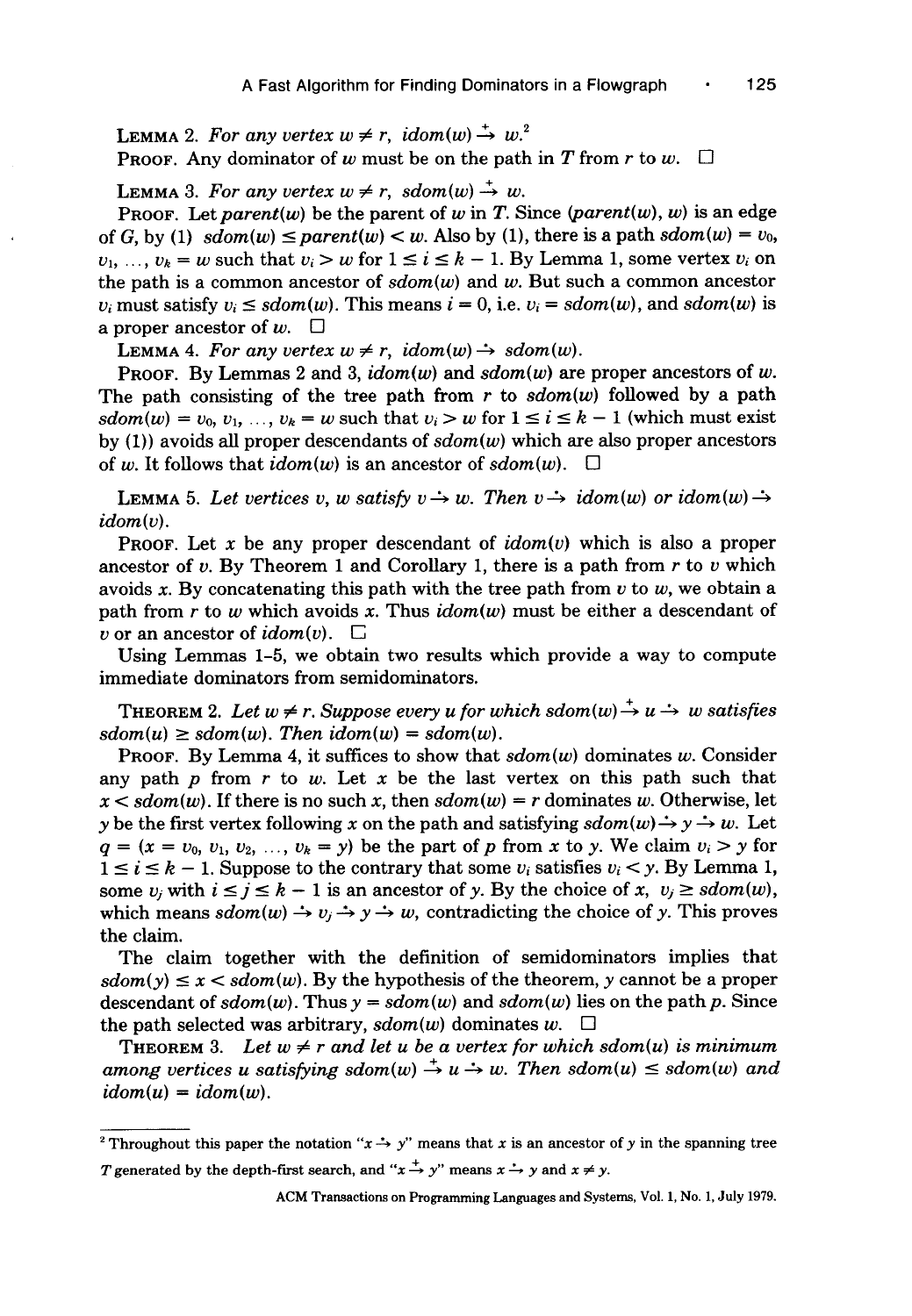**PROOF.** Let z be the vertex such that  $sdom(w) \rightarrow z \rightarrow w$ . Then  $sdom(u) \leq$  $sdom(z) \leq sdom(w)$ .

By Lemma 4, *idom(w)* is an ancestor of *sdom(w)* and thus a proper ancestor of u. Thus by Lemma 5  $idom(w) \rightarrow idom(u)$ . To prove  $idom(u) = idom(w)$ , it suffices to prove that  $idom(u)$  dominates w.

Consider any path p from r to w. Let x be the last vertex on this path satisfying  $x < idom(u)$ . If there is no such x, then  $idom(u) = r$  dominates w. Otherwise, let y be the first vertex following x on the path and satisfying  $idom(u) \rightarrow y \rightarrow w$ . Let  $q = (x = v_0, v_1, v_2, ..., v_k = y)$  be the part of p from x to y. As in the proof of Theorem 2, the choice of x and y implies that  $v_i > y$  for  $1 \le i \le k - 1$ . Thus  $sdom(y) \le x$ . Since  $idom(u) \le sdom(u)$  by Lemma 4, we have  $sdom(y) \le x$  $idom(u) \leq sdom(u)$ .

Since  $u$  has the smallest semidominator among vertices on the tree path from  $z$  to  $w$ ,  $y$  cannot be proper descendant of  $sdom(w)$ . Furthermore,  $y$  cannot be both a proper descendant of *idom(u)* and an ancestor of u, for if this were the case the path consisting of the tree path from  $r$  to  $sdom(y)$  followed by a path  $sdom(y) = v_0, v_1, \ldots, v_k = y$  such that  $v_i > y$  for  $1 \le i \le k - 1$  followed by the tree path from y to u would avoid *idom(u);* but no path from r to u avoids *idom(u).* 

Since  $\operatorname{id}om(u) \to v \to u \to w$  and  $\operatorname{id}om(u) \to y \to w$ , the only remaining possibility is that  $idom(u) = y$ . Thus  $idom(u)$  lies on the path from r to w. Since the path selected was arbitrary,  $\mathit{idom}(u)$  dominates  $w$ .  $\square$ 

COROLLARY 1. Let  $w \neq r$  and let u be a vertex for which sdom(u) is minimum among vertices u satisfying  $sdom(w) \rightarrow u \rightarrow w$ . Then

$$
idom(w) = \begin{cases} sdom(w) & \text{if } sdom(w) = sdom(u), \\ idom(u) & \text{otherwise.} \end{cases}
$$
 (2)

PROOF. Immediate from Theorems 2 and 3. □

The following theorem provides a way to compute semidominators. THEOREM 4. For any vertex  $w \neq r$ ,

 $sdom(w) = min({v | (v, w) \in E \text{ and } v < w} \cup {sdom(u) | u > w \text{ and }}$ *there is an edge*  $(v, w)$  *such that*  $u \rightarrow v$ *).* 

PROOF. Let  $x$  equal the right-hand side of (3). We shall first prove that  $sdom(w)$  $\leq$  x. Suppose x is a vertex such that  $(x, w) \in E$  and  $x < w$ . By (1),  $sdom(w) \leq x$ . Suppose on the other hand  $x = sdom(u)$  for some vertex u such that  $u > w$  and there is an edge  $(v, w)$  such that  $u \rightarrow v$ . By (1) there is a path  $x = v_0, v_1, ..., v_i =$ u such that  $v_i > u > w$  for  $1 \le i \le j-1$ . The tree path  $u = v_j \rightarrow v_{j+1} \rightarrow \cdots \rightarrow v_{k-1}$ = v satisfies  $v_i \ge u > w$  for  $j \le i \le k - 1$ . Thus the path  $x = v_0, v_1, ..., v_{k-1} = v, v_k$  $= w$ , satisfies  $v_i > w$  for  $1 \le i \le k - 1$ . By (1),  $sdom(w) \le x$ .

It remains for us to prove that  $sdom(w) \ge x$ . Let  $sdom(w) = v_0, v_1, ..., v_k = w$ be a simple path such that  $v_i > w$  for  $1 \le i \le k - 1$ . If  $k = 1$ ,  $(sdom(w), w) \in E$ , and  $sdom(w) < w$  by Lemma 3. Thus  $sdom(w) \geq x$ . Suppose on the other hand that  $k > 1$ . Let j be minimum such that  $j \ge 1$  and  $v_j \rightarrow v_{k-1}$ . Such a j exists since  $k-1$  is a candidate for j.

We claim  $v_i > v_j$  for  $1 \le i \le j - 1$ . Suppose to the contrary that  $v_i \le v_j$  for some i in the range  $1 \le i \le j-1$ . Choose the i such that  $1 \le i \le j-1$  and  $v_i$  is ACM Transactions on Programming Languages and Systems, Vol. I, No. I, July 1979.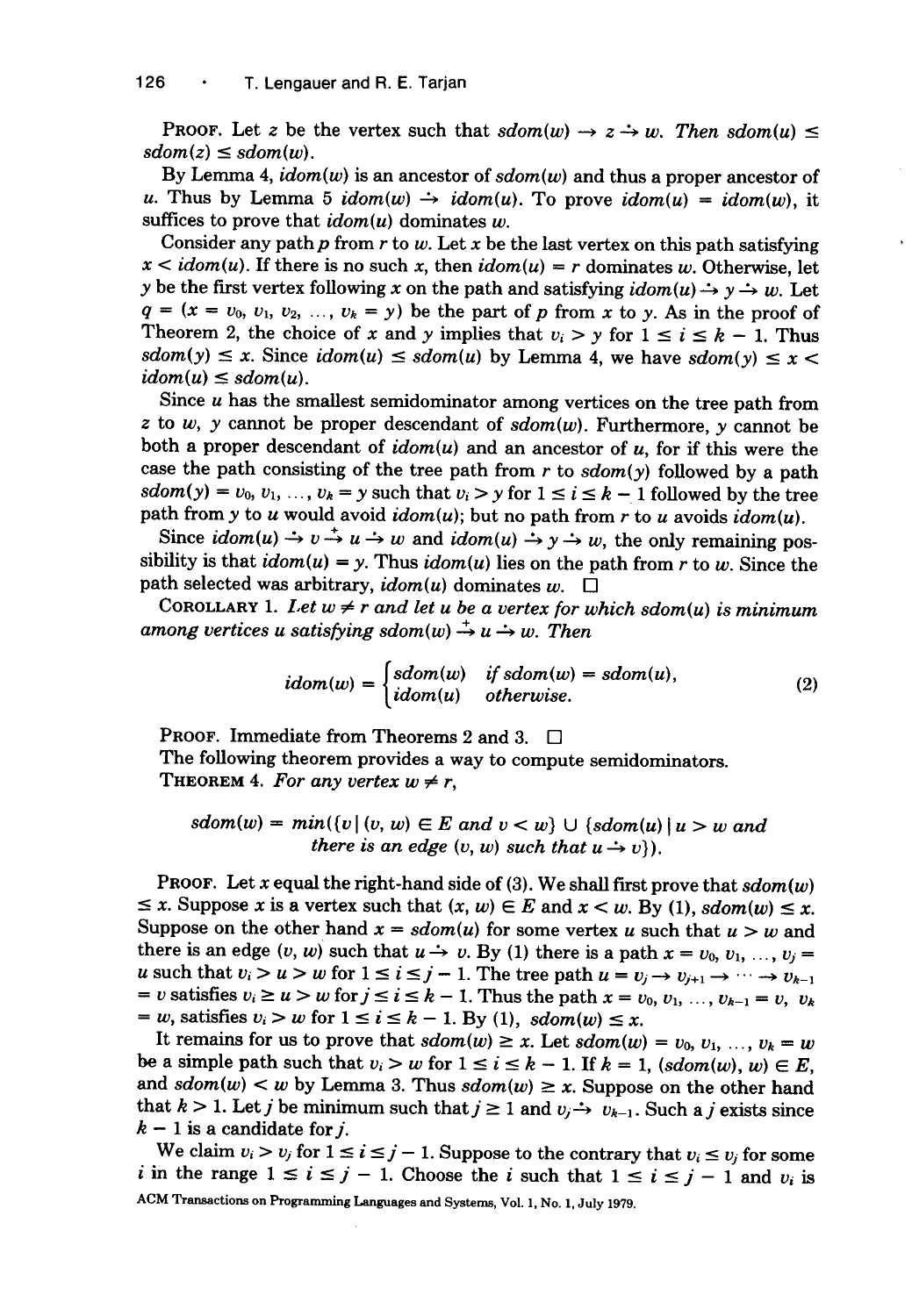minimum. By Lemma 1,  $v_i \rightarrow v_j$ , which contradicts the choice of *j*. This proves the claim.

The claim implies  $sdom(w) \ge sdom(v_i) \ge x$ . Thus whether  $k = 1$  or  $k > 1$ , we have  $sdom(w) \ge x$ , and the theorem is true.  $\Box$ 

#### **3. A FAST DOMINATORS ALGORITHM**

**In this section we develop an algorithm which uses the results in Section 2 to find dominators. Earlier versions of the algorithm appear in [10-12]; the version we present is refined to the point where it is as simple to program as the straightforward algorithm [2, 7] or the bit vector algorithm [3, 4], similar in speed on small graphs, and much faster on large graphs.** 

**The algorithm consists of the following four steps.** 

- Step 1. Carry out a depth-first search of the problem graph. Number the vertices from 1 to n as they are reached during the search. Initialize the variables used in succeeding steps.
- Step 2. Compute the semidominators of all vertices by applying Theorem 4. Carry out the computation vertex by vertex in decreasing order by number.
- Step 3. Implicitly define the immediate dominator of each vertex by applying Corollary 1.
- Step 4. Explicitly define the immediate dominator of each vertex, carrying out the computation vertex by vertex in increasing order by number.

# Our implementation of this algorithm uses the following arrays.

|--|

| $succ(v)$ :                                 | The set of vertices $w$ such that $(v, w)$ is an edge of the graph.                                                                                                                                                                                                        |  |  |  |  |  |  |
|---------------------------------------------|----------------------------------------------------------------------------------------------------------------------------------------------------------------------------------------------------------------------------------------------------------------------------|--|--|--|--|--|--|
| Computed                                    |                                                                                                                                                                                                                                                                            |  |  |  |  |  |  |
| $parent(w)$ :<br>$pred(w)$ :<br>$semi(w)$ : | The vertex which is the parent of vertex $w$ in the spanning tree generated by the search.<br>The set of vertices $v$ such that $(v, w)$ is an edge of the graph.<br>A number defined as follows:<br>Before vertex w is numbered, $semi(v) = 0$ .<br>(i)                   |  |  |  |  |  |  |
|                                             | (ii)<br>After $w$ is numbered but before its semidominator is computed, $semi(w)$ is the<br>number of $w$ .                                                                                                                                                                |  |  |  |  |  |  |
|                                             | (iii) After the semidominator of $w$ is computed, $semi(w)$ is the number of the semidom-<br>inator of $w$ .                                                                                                                                                               |  |  |  |  |  |  |
| vertex(i):                                  | The vertex whose number is <i>i</i> .                                                                                                                                                                                                                                      |  |  |  |  |  |  |
| $bucket(w)$ :                               | A set of vertices whose semidominator is $w$ .                                                                                                                                                                                                                             |  |  |  |  |  |  |
| $dom(w)$ :                                  | A vertex defined as follows:                                                                                                                                                                                                                                               |  |  |  |  |  |  |
|                                             | (i)<br>After step 3, if the semidominator of $w$ is its immediate dominator, then $dom(w)$ is<br>the immediate dominator of $w$ . Otherwise $dom(w)$ is a vertex $v$ whose number is<br>smaller than $w$ and whose immediate dominator is also $w$ 's immediate dominator. |  |  |  |  |  |  |
|                                             | $\overline{u}$<br>After step 4, $dom(w)$ is the immediate dominator of w.                                                                                                                                                                                                  |  |  |  |  |  |  |

Rather than converting vertex names to numbers during step 1 and converting numbers back to names at the end of the computation, we have chosen to refer to vertices as much as possible by name. Arrays *semi and vertex* incorporate all that we need to know about vertex numbers. Array *semi* serves a dual purpose, representing (though not simultaneously) both the number of a vertex and the number of its semidominator. As well as saving storage space, this device allows us to simplify the computation of semidominators by combining the two cases of Theorem 4 into one.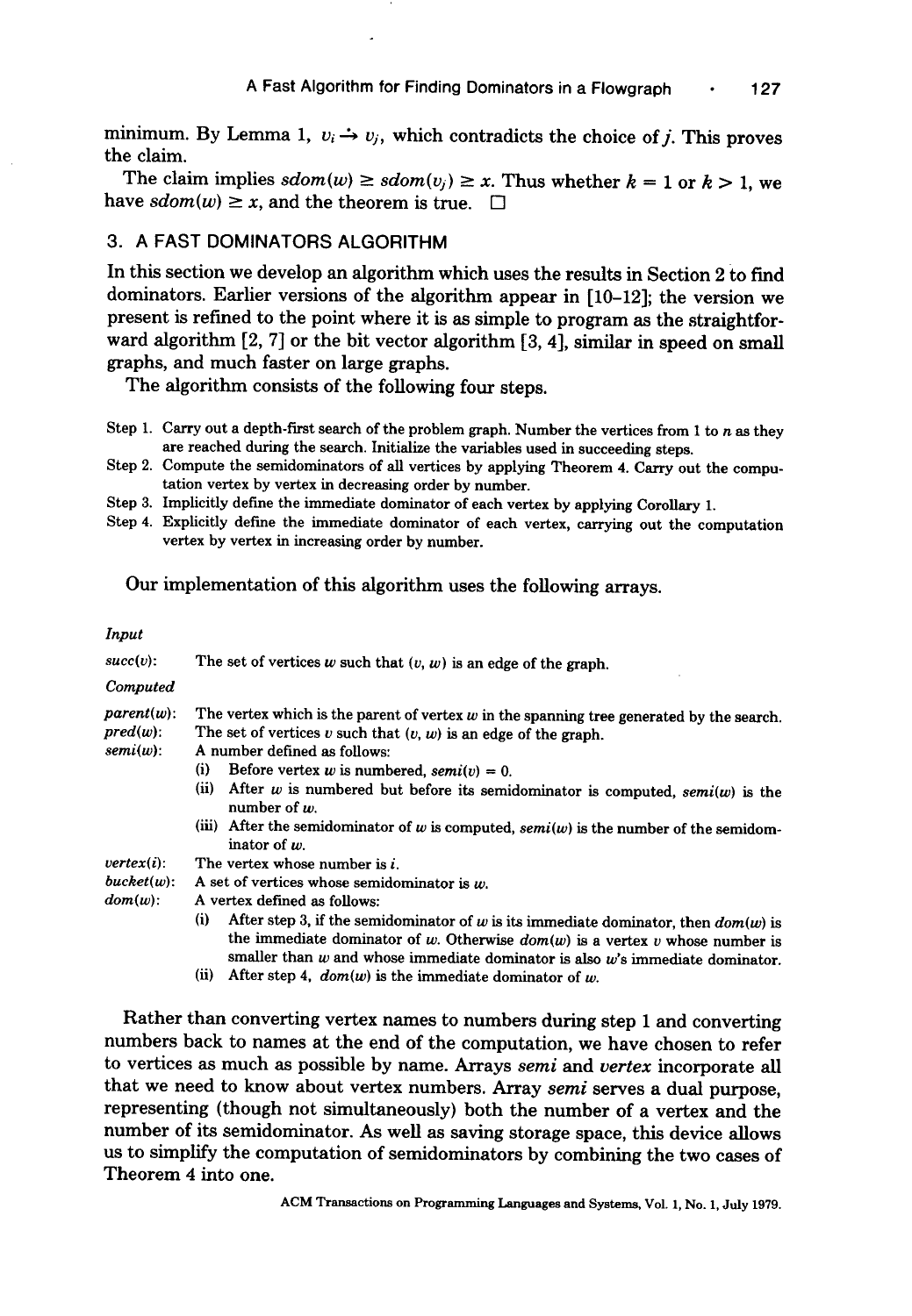Here is an Algol-like version of step 1.

```
step1: n := 0;
         for each v \in V do pred(v) := \emptyset; semi(v) := 0 od;
         DFS(r);
```
Step 1 uses the recursive procedure DFS, defined below, to carry out the depthfirst search. When a vertex v receives a number i, the procedure assigns  $semi(v) := i$  and  $vertex(i) := v$ .

```
procedure DFS(vertex); 
  begin 
     semi(v) := n := n + 1;vertex(n) := v;comment initialize variables for steps 2, 3, and 4; 
    for each w \in succ(v) do
       if semi(w) = 0 then parent(w) := v; DFS(w) fi;
       add v to pred(w) od 
  end DFS;
```
After carrying out step 1, the algorithm carries out steps 2 and 3 simultaneously, processing the vertices  $w \neq r$  in decreasing order by number. During this computation the algorithm maintains an auxiliary data structure which represents a forest contained in the depth-first spanning tree. More precisely, the forest consists of vertex set V and edge set  $\{(parent(w), w) \}$  vertex w has been processed). The algorithm uses one procedure to construct the forest and another to extract information from it:

LINK( $v, w$ ): Add edge  $(v, w)$  to the forest.<br>EVAL( $v$ ): If  $v$  is the root of a tree in the

If  $v$  is the root of a tree in the forest, return  $v$ . Otherwise, let  $r$  be the root of the tree in the forest which contains v. Return any vertex  $u \neq r$  of minimum *semi(u)* on the path  $r \rightarrow v$ .

To process a vertex w, the algorithm computes the semidominator of w by applying Theorem 4. The algorithm assigns  $semi(w) := min{semi(EVAL}(v))$  $(v, w) \in E$ . After this assignment, *semi*(w) is the number of the semidominator of w. To verify this claim, consider any edge  $(v, w) \in E$ . If v is numbered less than  $w$ , then  $v$  is unprocessed, which means  $v$  is the root of a tree in the forest and *semi(v)* is the number of v. Thus  $semi(\text{EVAL}(v))$  is the number of v. If v is numbered greater than  $w$ , then  $v$  has been processed and is not a root. Thus  $EVAL$ (v) returns a vertex u among vertices numbered greater than w satisfying  $u \rightarrow v$  whose semidominator has the minimum number, and *semi*(EVAL(*v*)) is the number of u's semidominator. This means that the algorithm performs exactly the minimization specified in Theorem 4.

After computing  $semi(w)$ , the algorithm adds w to *bucket(vertex(semi(w))*) and adds a new edge to the forest using  $LINK(*parent(w)*, w)$ . This completes step 2 for w. The algorithm then empties *bucket(parent(w)),* carrying out step 3 for each vertex in the bucket. Let  $v$  be such a vertex. The algorithm implicitly computes the immediate dominator of v by applying Corollary 1. Let  $u = EVAL(v)$ . Then

u is the vertex satisfying parent(w)  $\stackrel{+}{\rightarrow} u \stackrel{.}{\rightarrow} v$  whose semidominator has minimum number. If  $semi(u) = semi(v)$ , then *parent(w)* is the immediate dominator of v and the algorithm assigns  $dom(v) := parent(w)$ . Otherwise u and v have the same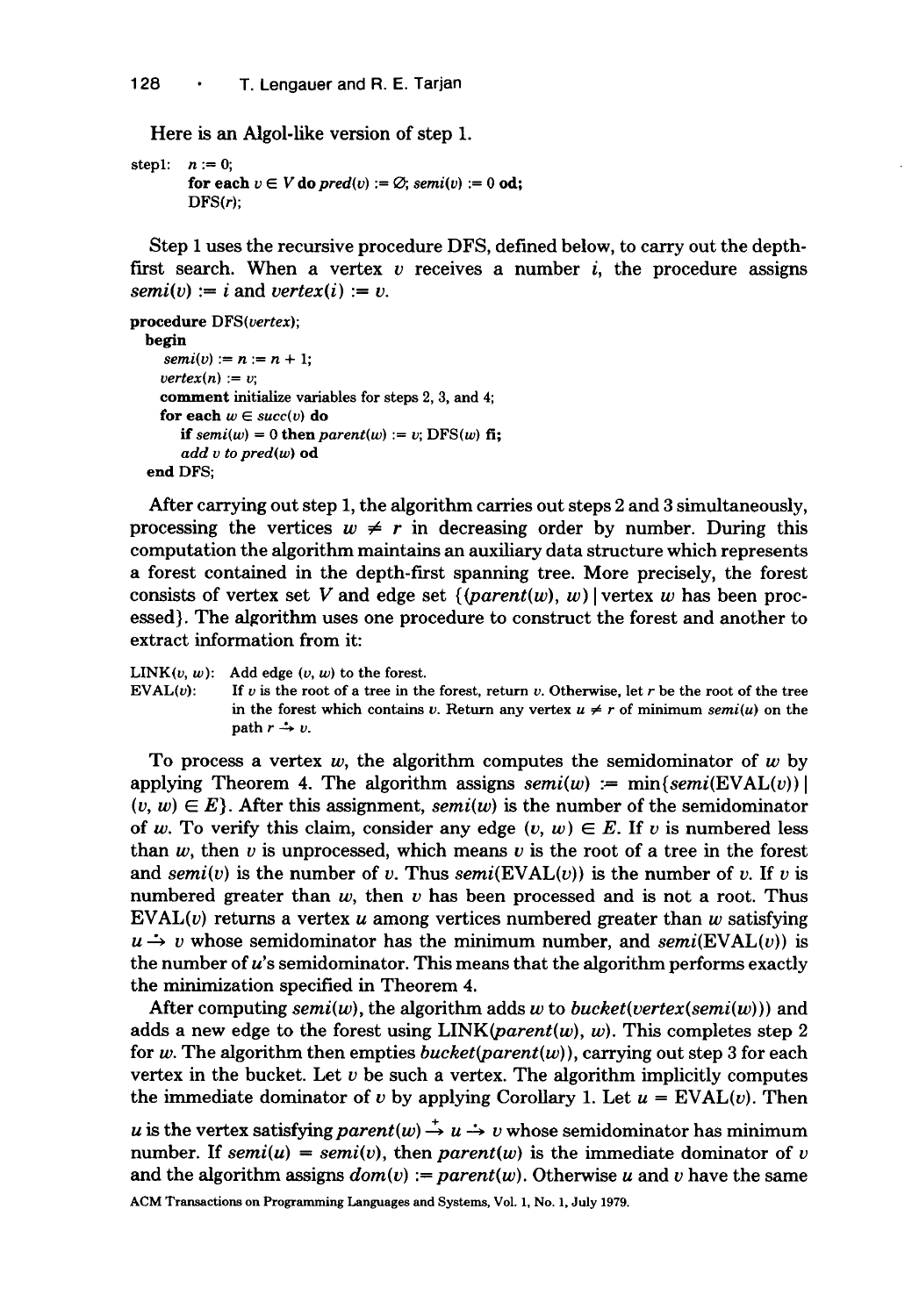dominator and the algorithm assigns  $dom(v) = u$ . This completes step 3 for v. Here is an Algol-like version of steps 2 and 3 which uses LINK and EVAL.

```
comment initialize variables; 
      for i := n by -1 until 2 do
         w := vertex(i):
step2: for each v \in pred(w) do
           u = \text{EVAL}(v); if \text{semi}(u) < \text{ semi}(w) then \text{ semi}(w) := \text{ semi}(u) fi od:
         add w to bucket(vertex(semi(w))); 
         LINK(<i>parent(w)</i>, w);step3: for each v \in bucket(parent(w)) do
           delete v from bucket(parent(w)); 
           u := EVAL(v):
           dom(v) := if semi(u) < semi(v) then u
                          else parent(w) fi od od;
```
Step 4 examines vertices in increasing order by number, filling in the immediate dominators not explicitly computed by step 3. Here is an Algol-like version of step 4.

```
step4: for i := 2 until n do
          w := vertex(i):
          if dom(w) \neq vertex(semi(w)) then dom(w) := dom(dom(w)) fi od:
        dom(r) := 0;
```
This completes our presentation of the algorithm except for the implementation of LINK and EVAL. Figure 4 illustrates how the algorithm works.

Figure 4(a) is a snapshot of the graph just before vertex A is processed. Two edges (B, A) and (R, A) enter vertex A, giving 8 (the number of B) and 1 (the number of R) as candidates for *semi*(A). The algorithm assigns *semi*(A) := 1, places A in *bucket(R),* and adds edge (B, A) to the forest. Then the algorithm empties *bucket(B),* which contains only D. EVAL(D) produces A as the vertex

on the path  $B \rightarrow A \rightarrow D$  with minimum *semi*. Since *semi*(A) = 1 < 8 = *semi(D), idom(A) = idom(D)* and the algorithm assigns  $dom(D) = A$ .

Figure 4(b) is a snapshot of the graph just before vertex I is processed. Four edges  $(F, I), (G, I), (J, I),$  and  $(K, I)$  enter vertex I, giving 3 (the number of F), 2 *(semi(G)), 2 (semi(G)),* and 1 *(semi(K)),* respectively, as candidates for *semi(I).*  The algorithm assigns  $semi(I) = 1$ , places I in *bucket(R)*, and adds edge (F, I) to the forest. Then the algorithm empties *bucket(F),* which contains nothing.

Appendix B contains a complete Algol-like version of the algorithm, including variable declarations and initialization. Using Theorem 4 and Corollary 1, it is not hard to prove that after execution of the algorithm,  $dom(v) = idom(v)$  for each vertex  $v \neq r$ , assuming that LINK and EVAL perform as claimed. The running time of the algorithm is  $O(m + n)$  plus time for  $n - 1$  LINK and  $m + n$ - 1 EVAL instructions.

#### 4. IMPLEMENTATION OF LINK AND EVAL

Two ways to implement LINK and EVAL, one simple and one sophisticated, are provided in [14]. We shall not discuss the details of these methods here, but merely provide Algol-like implementations of LINK and EVAL which are adapted from [14].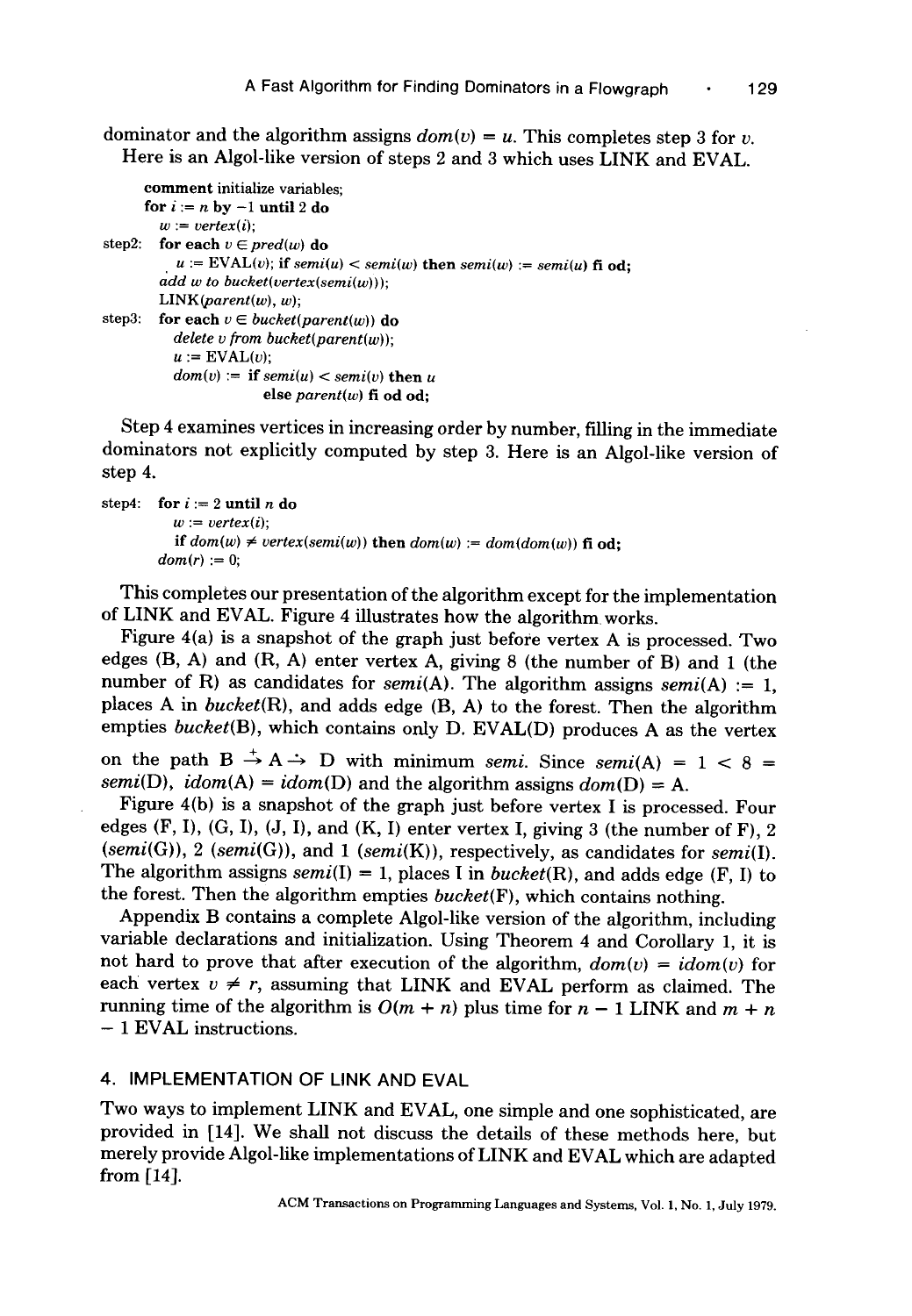

Fig. 4(a). Snapshot just before processing vertex A. Double lines denote edges in forest. Number in parentheses is semi; letter in parentheses is *dora* 



Fig. 4(b). Snapshot just before processing vertex I ACM Transactions on Programming Languages and Systems, Vol. 1, No. 1, July 1979.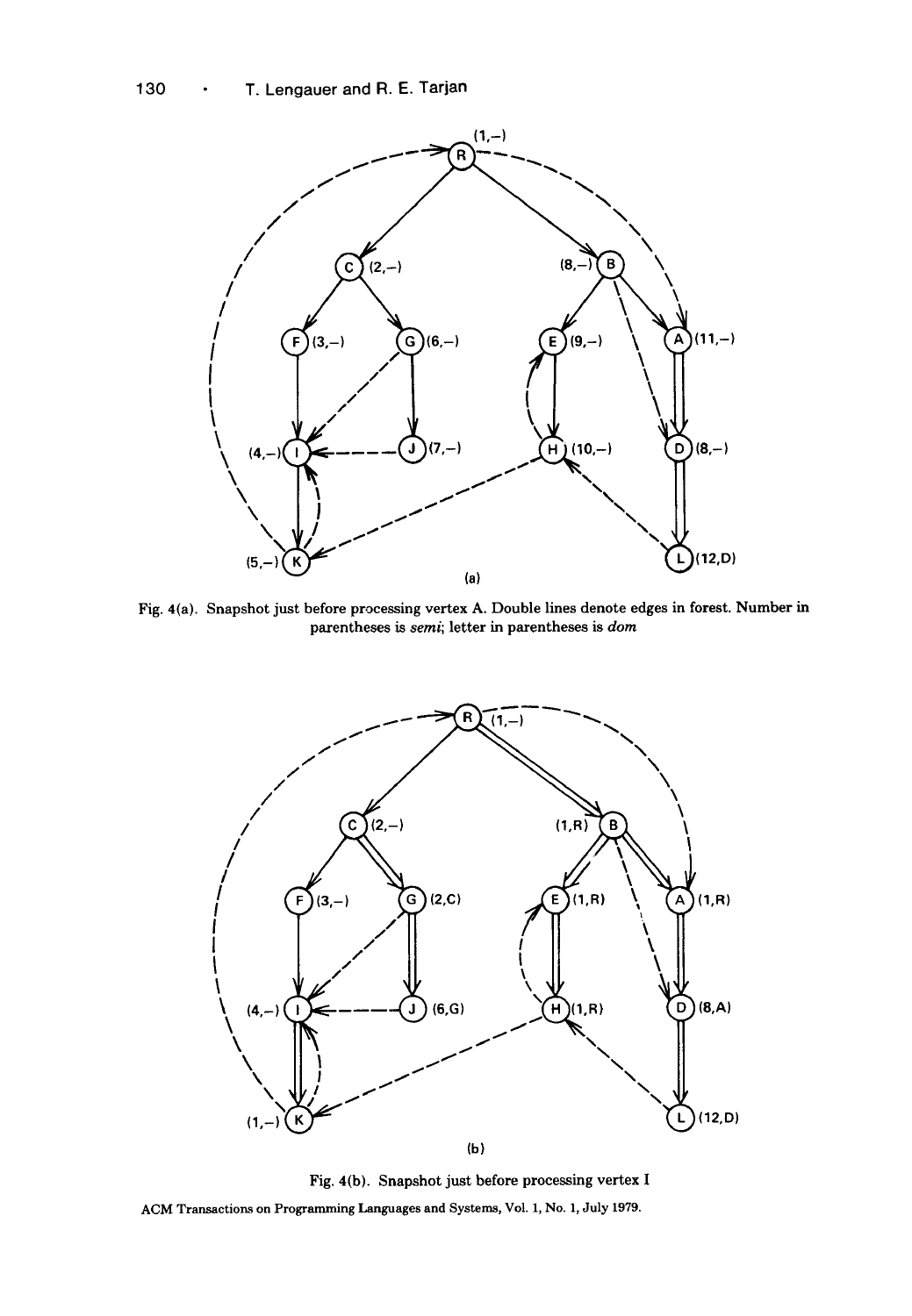The simple method uses *path compression* to carry out EVAL. To represent the forest built by the LINK instructions {henceforth called the *forest},* the algorithm uses two arrays, *ancestor* and *label*. Initially *ancestor(v)* = 0 and *label(v) = v* for each vertex v. In general *ancestor(v) = 0 only if v is a tree root* in the forest; otherwise  $\text{arcestor}(v)$  is an ancestor of v in the forest.

The algorithm maintains the labels so that they satisfy the following property. Let  $v$  be any vertex, let  $r$  be the root of the tree in the forest containing  $v$ , and let  $v = v_k$ ,  $v_{k-1}$ , ...,  $v_0 = r$  be such that *ancestor*( $v_i$ ) =  $v_{i-1}$  for  $1 \le i \le k$ . Let x be a vertex such that *semi(x)* is minimum among vertices  $x \in \{label(v_i) | 1 \le i \le k\}.$ Then

x is a vertex such that  $semi(x)$  is minimum among vertices x

satisfying  $r \rightarrow x \rightarrow v$ .

To carry out  $LINK(v, w)$ , the algorithm assigns *ancestor(w)* := v. To carry out EVAL $(v)$ , the algorithm follows ancestor pointers to determine the sequence v  $v_k, v_{k-1}, \ldots, v_0 = r$  such that ancestor( $v_i$ )  $= v_{i-1}$  for  $1 \leq i \leq k$ . If  $v = r$ , v is returned. Otherwise, the algorithm performs a *path compression* by assigning  $\mathit{ancestor}(v_i) := r$  for i from 2 to k, simultaneously updating labels to maintain (3) as follows: If  $semi(label(v_{i-1})) < semi(label(v_i))$ , then  $label(v_i) := label(v_{i-1})$ . Then *label(v)* is returned. Here is an Algol-like procedure for EVAL.

```
vertex procedure EVAL(v); 
  if \mathit{ancestor}(v) = 0 then EVAL := v
```
 $else$  COMPRESS(v); EVAL :=  $label(v)$  fi:

Recursive procedure COMPRESS, which carries out the path compression, is defined by

```
procedure COMPRESS(v);
```

```
comment this procedure assumes ancestor(v) \neq 0;
if \text{ancestor}( \text{ancestor}(v) ) \neq 0 then
  COMPRESS(ancestor(v)); 
  if semi(label(ancestor(v))) < semi(label(v)) then 
     label(v) := label(ancestor(v)) fi:
   \mathit{ancestor}(v) := ancestor(ancestor(v)) fi;
```
The time required for  $n - 1$  LINKs and  $m + n - 1$  EVALs using this implementation is  $O(m \log n)$  [14]. Thus the simple version of the dominators algorithm requires  $O(m \log n)$  time.

The sophisticated method uses path compression to carry out the EVAL instructions but implements the LINK instruction so that path compression is carried out only on *balanced* trees. See [14]. The sophisticated method requires two additional arrays, *size* and *child*. Initially  $size(v) = 1$  and  $child(v) = 0$  for all vertices v. Here are Algol-like implementations of EVAL and LINK using the sophisticated method. These procedures are adapted from [14].

```
vertex procedure EVAL(v); 
  comment procedure COMPRESS used here is identical to that in the 
    simple method. 
 if \mathit{ancestor}(v) = 0 then EVAL := \mathit{label}(v)else COMPRESS(v);EVAL := if semi(label(ancestor(v))) \geq semi(label(v))then label(v) else label(ancestor(v)) fi fi;
```
ACM Transactions on Programming Languages and Systems, Vol. 1, No. 1, July 1979.

(3)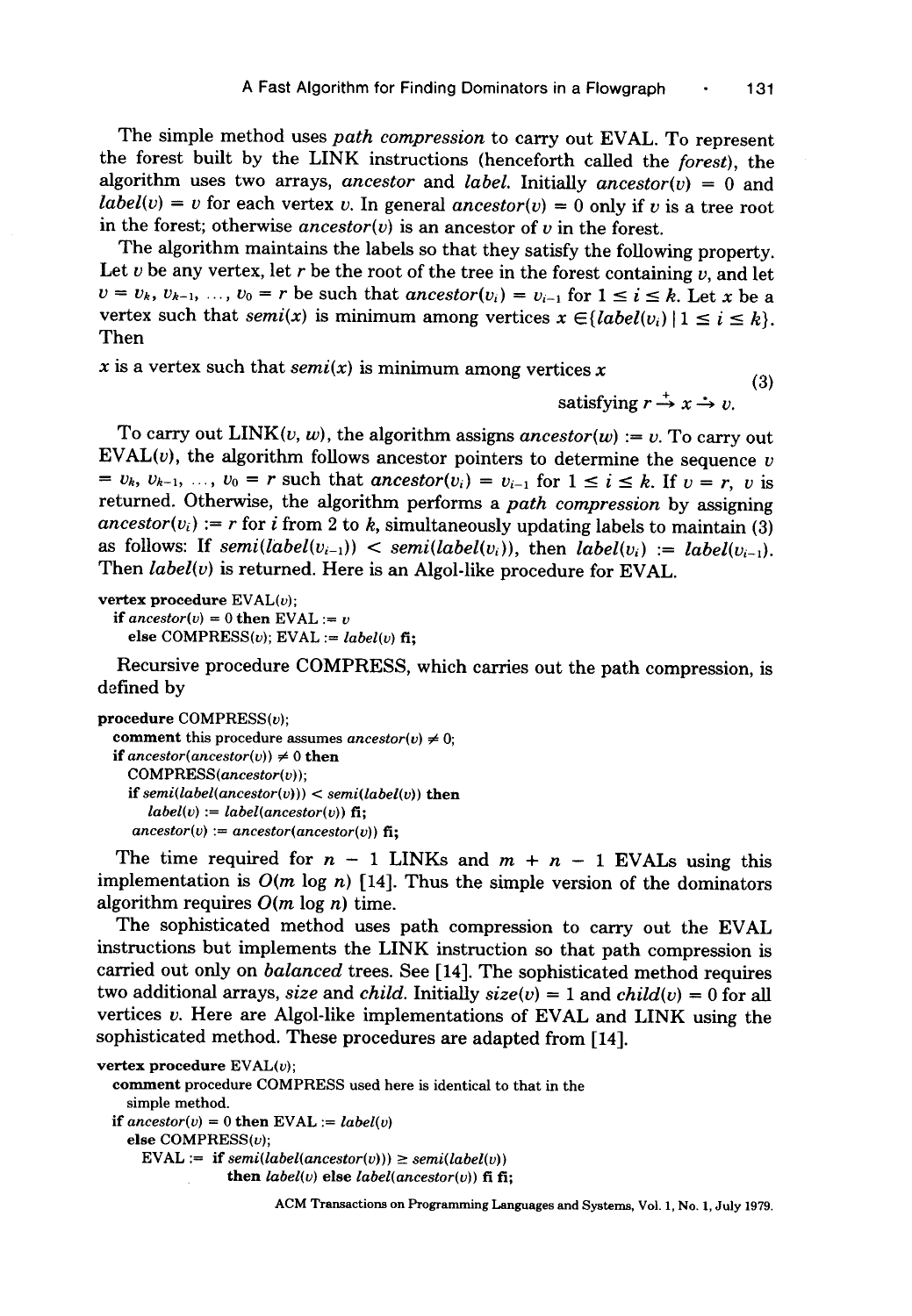```
procedure LINK(v, w); 
  begin 
     comment this procedure assumes for convenience that 
      size(0) = label(0) = semi(0) = 0;s := wwhile semi(label(w)) < semi(label(child(s))) do 
       if size(s) + size(child(child(s))) \geq 2*)size(child(s)) then
          parent(child(s)) := s; child(s) := child(child(s))else size(child(s)) := size(s); 
         s := parent(s) := child(s) fi od;
     label(s) := label(w);size(v) := size(v) + size(w);if size(v) \lt 2*size(w) then s, child(v) := child(v), s fi;
    while s \neq 0 do parent(s) := v; s := child(s) od
  end LINK;
```
With this implementation, the time required for  $n - 1$  LINKs and  $m + n - 1$ EVALs is  $O(m\alpha(m, n))$ , where  $\alpha$  is the functional inverse of Ackerman's function [1] defined in the Introduction. Thus the sophisticated version of the dominators algorithm requires  $O(m\alpha(m, n))$  time.

# **5. EXPERIMENTAL RESULTS AND CONCLUSIONS**

We performed extensive experiments in order to qualitatively compare the actual performance of our algorithm with that of the Purdom-Moore algorithm [7] and that of the bit vector algorithm. We translated both versions of our algorithm as contained in Appendix B into Algol W and ran the programs on a series of randomly generated program flowgraphs.

Table I and Figures 5 and 6 illustrate the results. The sophisticated version beat the simple version on all graphs tested. The relative difference in speed was between 5 and 25 percent increasing with increasing  $n$ . It is important to note that the running times of the algorithms are insensitive to the way the test graphs are selected; for fixed  $m$  and  $n$  the running times vary very little on different graphs, whether the graphs are chosen randomly or by some other method. This is also true for the Purdom-Moore algorithm.

|     | $(1)$ intervalue to the case of $n$ ) |      |               |      |      |      |        |      |               |  |
|-----|---------------------------------------|------|---------------|------|------|------|--------|------|---------------|--|
|     | Simple                                |      | Sophisticated |      |      |      | Simple |      | Sophisticated |  |
| n   | Min                                   | Max  | Min           | Max  | n    | Min  | Max    | Min  | Max           |  |
| 10  | $2.0\,$                               | 2.1  | 1.9           | 2.0  | 200  | 46.4 | 47.2   | 36.2 | 36.4          |  |
| 20  | 4.3                                   | 4.4  | 3.7           | 3.9  | 300  | 70.1 | 72.3   | 55.0 | 55.7          |  |
| 30  | 6.2                                   | 6.8  | 5.5           | 5.8  | 400  | 98.5 | 101    | 74.7 | 78.1          |  |
| 40  | 8.0                                   | 8.8  | 7.1           | 7.6  | 500  | 123  | 125    | 92.0 | 93.7          |  |
| 50  | 10.5                                  | 11.4 | 8.9           | 9.6  | 600  | 150  | 152    | 110  | 120           |  |
| 60  | 12.4                                  | 13.4 | 10.9          | 11.6 | 700  | 176  | 181    | 130  | 137           |  |
| 70  | 14.6                                  | 15.4 | 12.6          | 13.1 | 800  | 214  | 217    | 158  | 167           |  |
| 80  | 17.4                                  | 18.6 | 14.5          | 15.6 | 900  | 238  | 244    | 173  | 188           |  |
| 90  | 20.0                                  | 20.2 | 16.7          | 16.8 | 1000 | 263  | 268    | 192  | 206           |  |
| 100 | 22.4                                  | 22.7 | 18.0          | 19.3 |      |      |        |      |               |  |

Table I. Running Times in  $10^{-3}$  Sec of the Simple and Sophisticated Versions of the Fast Algorithm (Three Graphs for Each Value of n)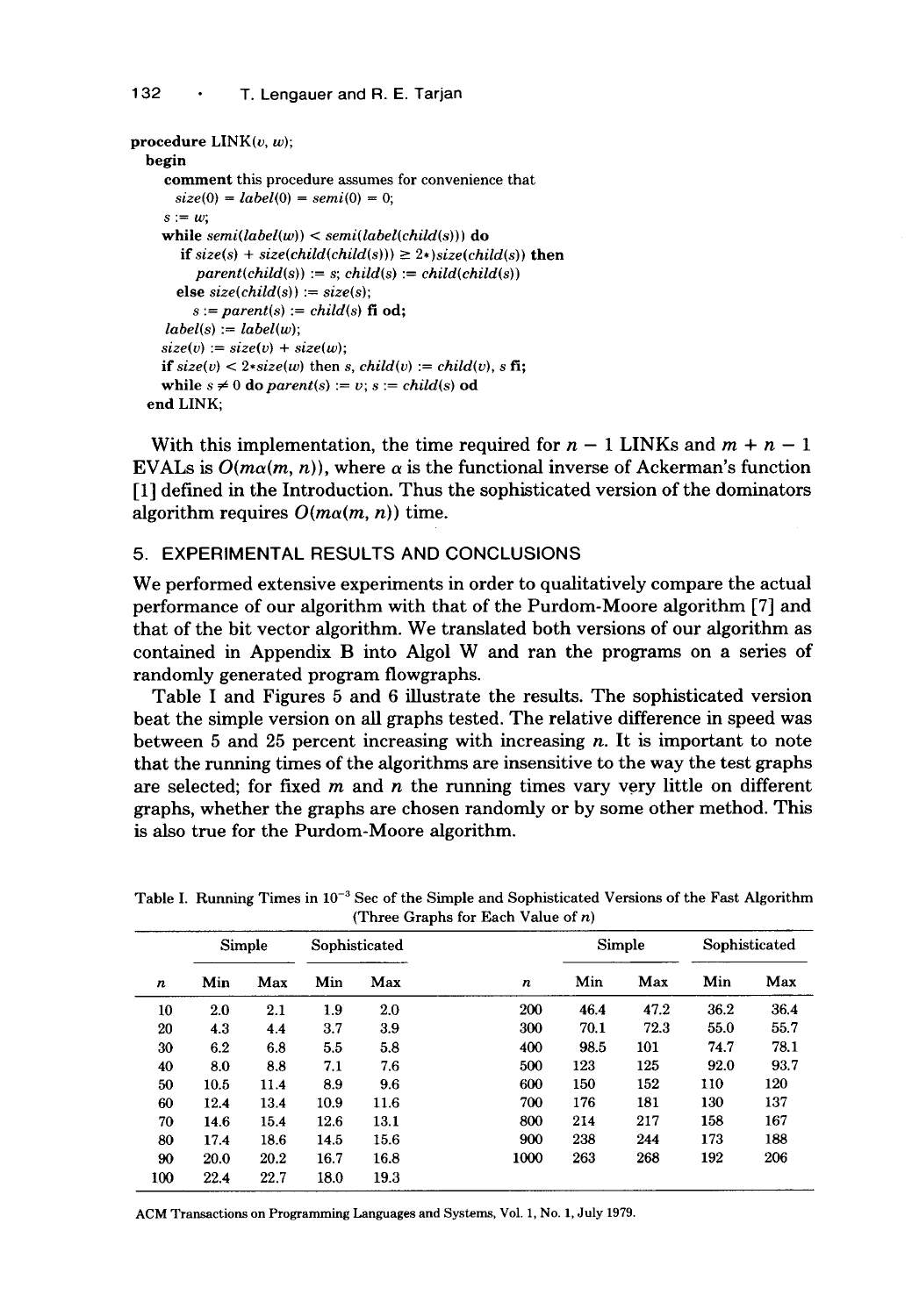

Fig. 5. Running times in  $10^{-3}$  sec of the simple and sophisticated versions of the fast algorithm



Fig. 6. Running times in  $10^{-3}$  sec of the simple and sophisticated versions of the fast algorithm ACM Transactions on Programming Languages and Systems, Vol. 1, No. 1, July 1979.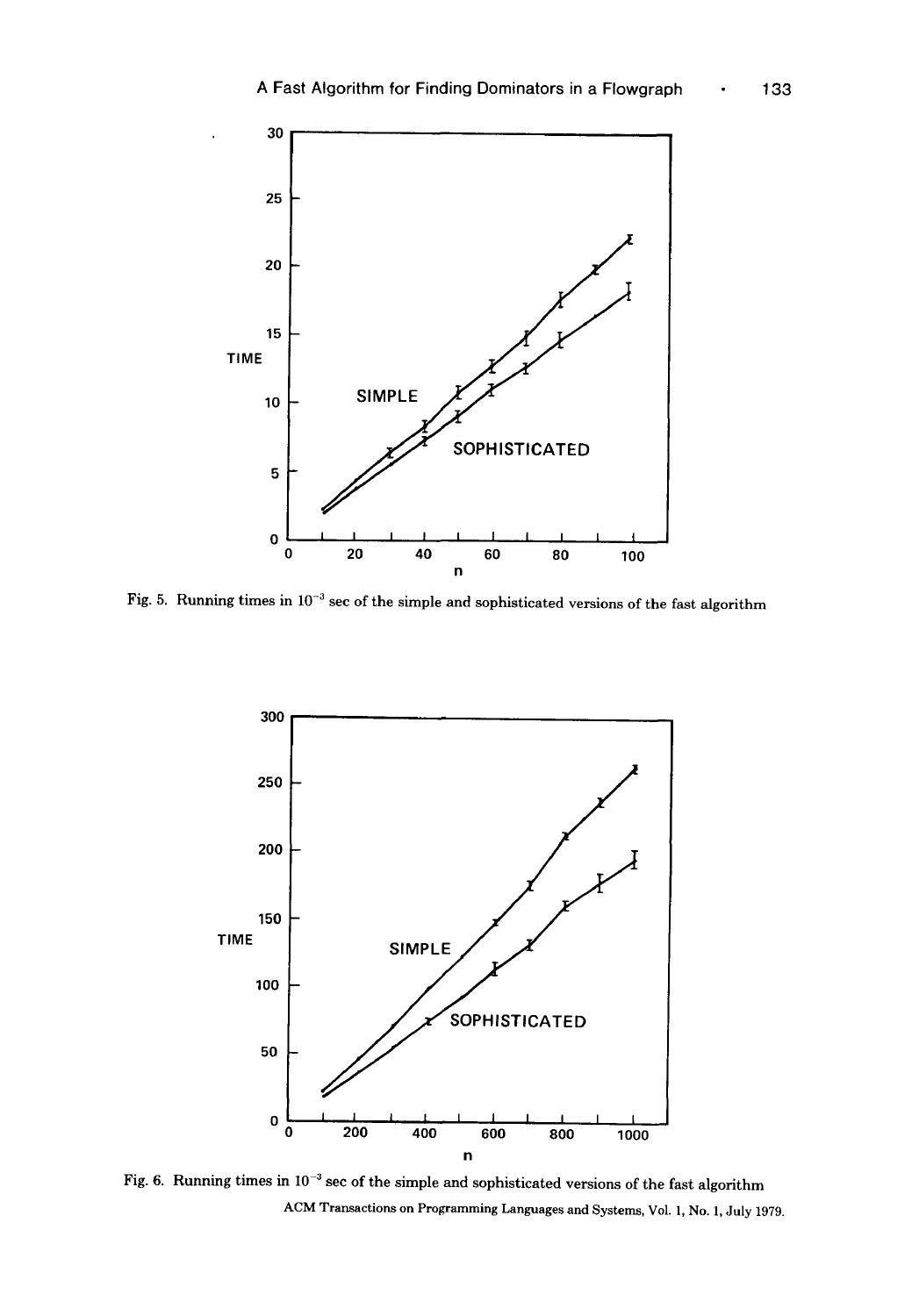We transcribed the Purdom-Moore algorithm into Algol W and ran it and the sophisticated version of our algorithm on another series of program flowgraphs. Table II and Figure 7 show the results. Our algorithm was faster on all graphs tested except those with  $n = 8$ . The Purdom-Moore algorithm rapidly became noncompetitive as *n* increased. The tradeoff point was about  $n = 10$ .

We implemented the bit vector algorithm using a set of procedures for manipulating multiprecision bit vectors. (Algol W allows bit vectors only of length 32 or less.) Table III gives the running time of this algorithm on the second series of test graphs, and Figure 8 compares the running times of the bit vector algorithm and the sophisticated version of our algorithm. The speed of the bit vector algorithm varied not only with  $m$  and  $n$ , but also with the number of passes required (two, three, or four on our test graphs). However, the bit vector method was always slower than our algorithm.

There are several ways in which the bit vector algorithm can be made more competitive. First, the bit vector procedures can be inserted in-line to save the overhead of procedure calls. We made this change and observed a 33-45-percent speedup. The corresponding change in the fast algorithm, inserting LINK and EVAL in-line, produced a 20-percent speedup. These changes made the bit vector algorithm almost as fast as our algorithm on graphs of less than 32 vertices, but on larger graphs the bit vector algorithm remained substantially slower than our algorithm. See Tables I and IV and Figure 9.

Second, the bit vector procedures can be written in assembly language. To provide a fair comparison with the fast algorithm, it would be necessary to write LINK and EVAL in assembly language. We did not try this approach, but we

| <b>Each</b> value of <i>it</i> |               |         |      |                          |              |      |  |  |
|--------------------------------|---------------|---------|------|--------------------------|--------------|------|--|--|
|                                | Sophisticated |         |      | In-line<br>sophisticated | Purdom-Moore |      |  |  |
| n                              | Min           | Max     | Min  | Max                      | Min          | Max  |  |  |
| 8                              | 1.7           | 1.7     | 1.4  | 1.5                      | 1.3          | 1.4  |  |  |
| 16                             | 3.0           | $3.2\,$ | 2.5  | 2.6                      | 4.6          | 4.7  |  |  |
| 24                             | 4.4           | 4.5     | 3.6  | 3.7                      | 10.1         | 10.3 |  |  |
| 32                             | 5.8           | 6.1     | 4.7  | 4.8                      | 18.4         | 18.6 |  |  |
| 40                             | 7.4           | 7.6     | 6.0  | 6.1                      | 29.4         | 29.6 |  |  |
| 48                             | 8.8           | 9.2     | 7.0  | 7.4                      | 40.8         | 42.5 |  |  |
| 56                             | 10            | 11      | 8.0  | 8.8                      | 56.5         | 58.2 |  |  |
| 64                             | 12            | 13      | 9.3  | 10.0                     | 74.3         | 75.5 |  |  |
| 72                             | 13.2          | 13.8    | 10.3 | 10.9                     |              |      |  |  |
| 80                             | 14.9          | 15.1    | 11.8 | 12.0                     |              |      |  |  |
| 88                             | 16.5          | 17.4    | 13.0 | 13.9                     |              |      |  |  |
| 96                             | 17.7          | 17.9    | 14.0 | 14.5                     |              |      |  |  |
| 104                            | 19.3          | 20.4    | 15.4 | 16.4                     |              |      |  |  |
| 112                            | 19.9          | 20.6    | 15.9 | 16.7                     |              |      |  |  |
| 120                            | 22.3          | 23.4    | 17.7 | 19.0                     |              |      |  |  |
| 128                            | 23.5          | 23.8    | 18.7 | 19.2                     |              |      |  |  |

Table II. Running Times in  $10^{-3}$  Sec of the Purdom-Moore Algorithm and the Sophisticated Version of the Fast Algorithm (Three Graphs for Each Value of n)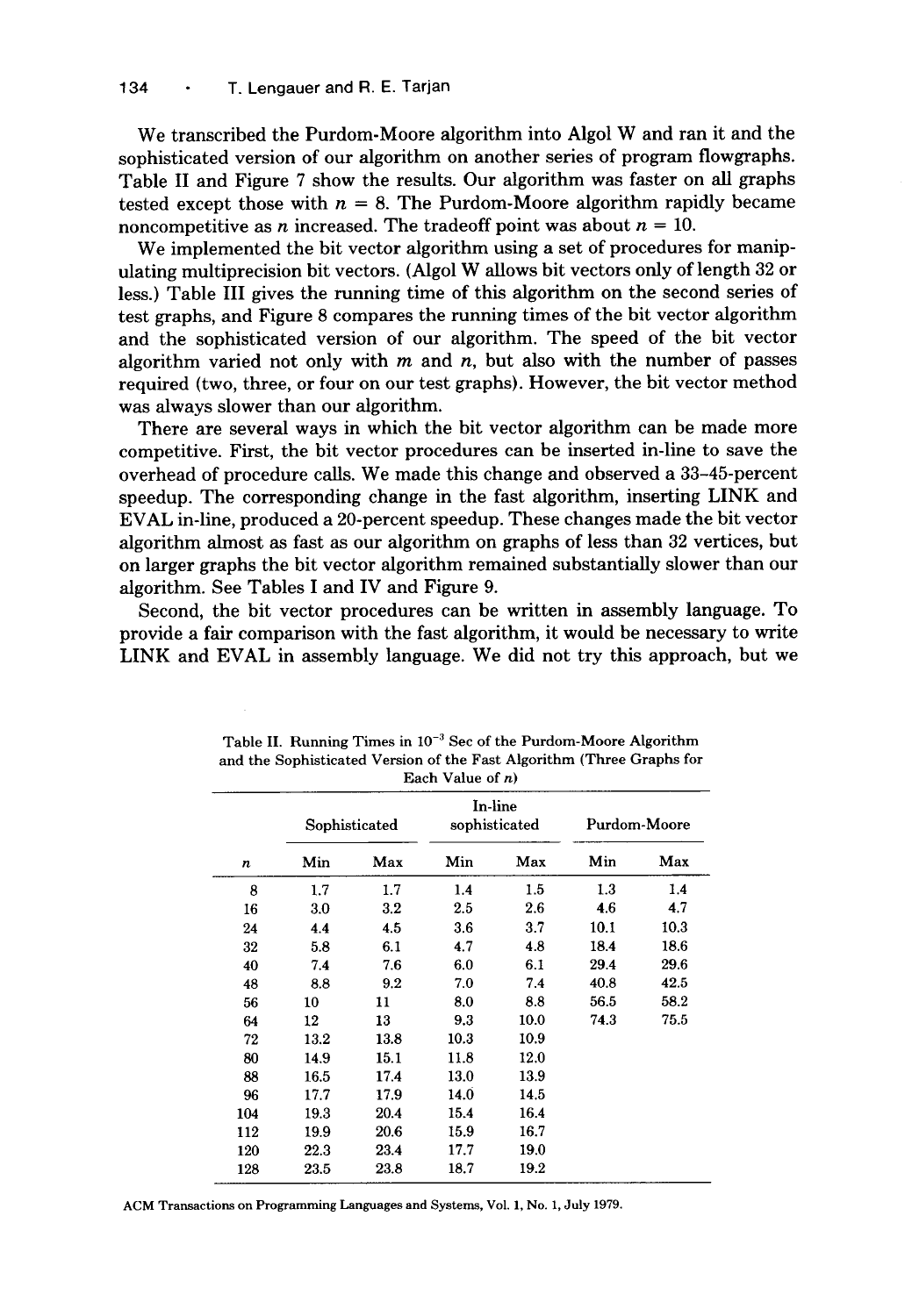

Fig. 7. Running times in  $10^{-3}$  sec of the Purdom-Moore algorithm and the sophisticated version of the fast algorithm

|     | Bit vector |                  |      |                |      |        |
|-----|------------|------------------|------|----------------|------|--------|
| n   | Time       | Passes           | Time | Passes         | Time | Passes |
| 8   | $3.2\,$    | 3                | 3.4  | 3              | 3.4  | 3      |
| 16  | 6.3        | 3                | 6.3  | 3              | 6.4  | 3      |
| 24  | 9.3        | 3                | 9.4  | 3              | 9.5  | 3      |
| 32  | 12.4       | 3                | 12.4 | 3              | 15.7 | 4      |
| 40  | 12.8       | $\mathbf{2}$     | 12.9 | $\overline{2}$ | 17.3 | 3      |
| 48  | 20.9       | 3                | 20.9 | 3              | 21.0 | 3      |
| 56  | 24.3       | 3                | 24.3 | 3              | 24.3 | 3      |
| 64  | 27.9       | 3                | 28.2 | 3              | 28.2 | 3      |
| 72  | 25.6       | $\overline{2}$   | 35.1 | 3              | 35.5 | 3      |
| 80  | 28.6       | $\boldsymbol{2}$ | 39.2 | 3              | 39.6 | 3      |
| 88  | 43.7       | 3                | 43.8 | 3              | 44.1 | 3      |
| 96  | 46.6       | 3                | 47.7 | 3              | 47.7 | 3      |
| 104 | 40.6       | $\overline{2}$   | 41.0 | 2              | 56.0 | 3      |
| 112 | 43.9       | $\overline{2}$   | 43.9 | $\overline{2}$ | 61.3 | 3      |
| 120 | 65.9       | 3                | 66.0 | 3              | 66.6 | 3      |
| 128 | 70.5       | 3                | 71.3 | 3              | 91.5 | 4      |

Table III. Running Times in  $10^{-3}$  Sec and Number of Passes of the Bit Vector Algorithm (Three Graphs for Each Value of  $n$ )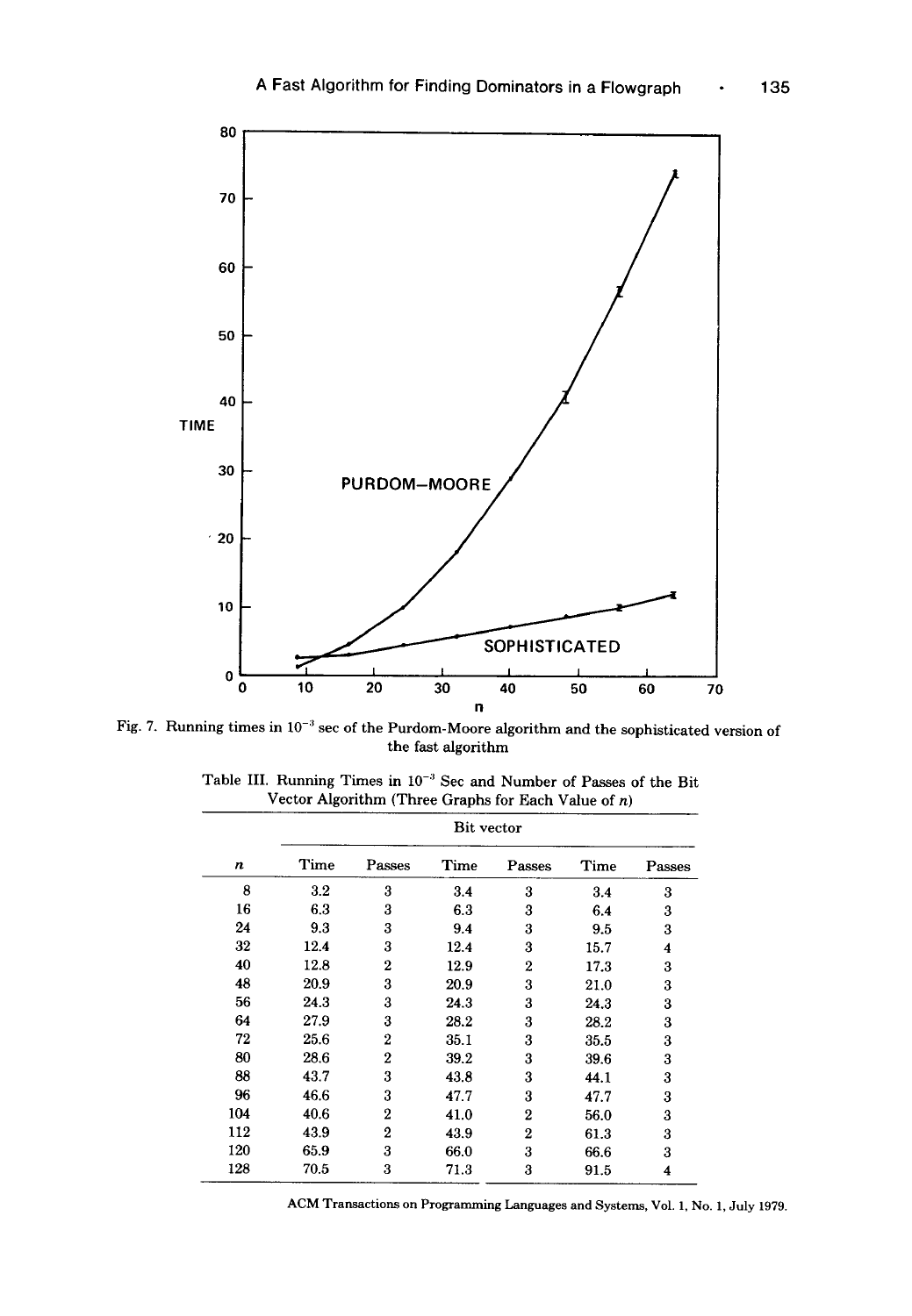

Fig. 8. Running times in  $10^{-3}$  sec of the bit vector algorithm and the sophisticated version of the fast algorithm

believe that the fast algorithm would still beat the bit vector algorithm on graphs of moderate size.

Third, use of the bit vector algorithm can be restricted to graphs known to be reducible. On a reducible graph only one pass of the bit vector algorithm is necessary, because the only purpose served by the second pass is to prove that the bit vectors do not change, a fact guaranteed by the reducibility of the graph. We believe that a one-pass in-line bit vector algorithm would be competitive with the fast algorithm on reducible graphs of moderate size, but only if one ignores the time needed to test reducibility.

The bit vector algorithm has two disadvantages not possessed by the fast algorithm. First, it requires  $O(n^2)$  storage, which may be prohibitive for large ACM Transactions on Programming Languages and Systems, Vol. 1, No. 1, July 1979.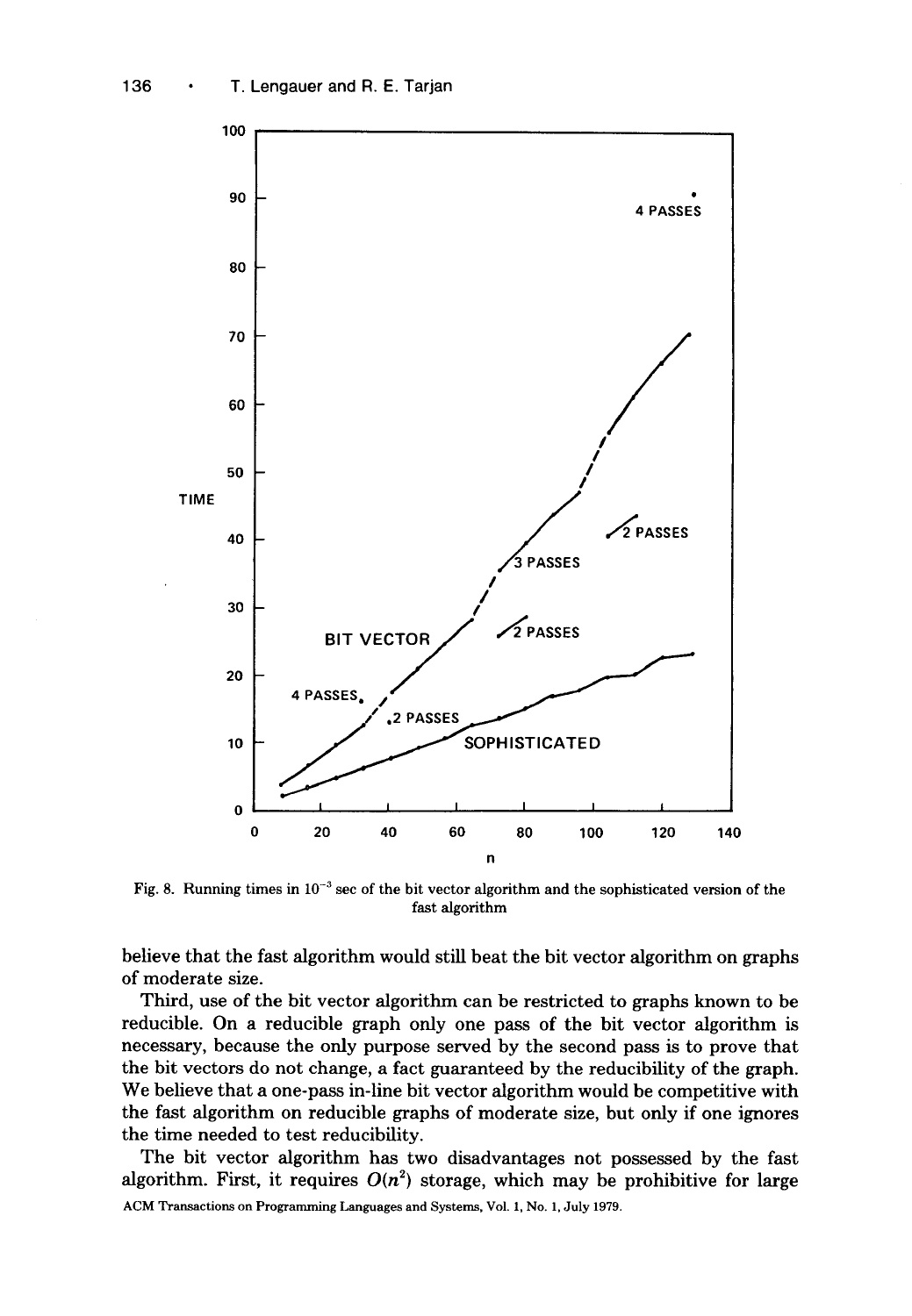|     | In-line bit vector |                |      |                  |      |        |  |
|-----|--------------------|----------------|------|------------------|------|--------|--|
| n   | <b>Time</b>        | Passes         | Time | Passes           | Time | Passes |  |
| 8   | 1.8                | 3              | 1.8  | 3                | 1.9  | 3      |  |
| 16  | 3.3                | 3              | 3.4  | 3                | 3.4  | 3      |  |
| 24  | 4.9                | 3              | 5.0  | 3                | 5.1  | 3      |  |
| 32  | 6.4                | 3              | 6.5  | 3                | 7.9  | 4      |  |
| 40  | 7.7                | 2              | 7.7  | 2                | 10.1 | 3      |  |
| 48  | 12.1               | 3              | 12.2 | 3                | 12.4 | 3      |  |
| 56  | 14.2               | 3              | 14.2 | 3                | 14.2 | 3      |  |
| 64  | 16.1               | 3              | 16.3 | 3                | 16.3 | 3      |  |
| 72  | 16.8               | $\overline{2}$ | 22.4 | 3                | 22.7 | 3      |  |
| 80  | 18.4               | $\mathbf{2}$   | 24.7 | 3                | 24.8 | 3      |  |
| 88  | 27.1               | 3              | 27.5 | 3                | 27.8 | 3      |  |
| 96  | 29.5               | 3              | 29.6 | 3                | 29.8 | 3      |  |
| 104 | 27.1               | $\overline{2}$ | 27.2 | 2                | 38.1 | 3      |  |
| 112 | 30.4               | $\overline{2}$ | 30.8 | $\boldsymbol{2}$ | 41.5 | 3      |  |
| 120 | 44.0               | 3              | 44.1 | 3                | 44.3 | 3      |  |
| 128 | 46.5               | 3              | 46.9 | 3                | 60.6 | 4      |  |

Table IV. Running Times in  $10^{-3}$  Sec and Number of Passes of the In-Line Bit Vector Algorithm (Three Graphs for Each Value of  $n$ )



Fig. 9. Running times in  $10^{-3}$  sec of the in-line bit vector algorithm and the in-line sophisticated version of the fast algorithm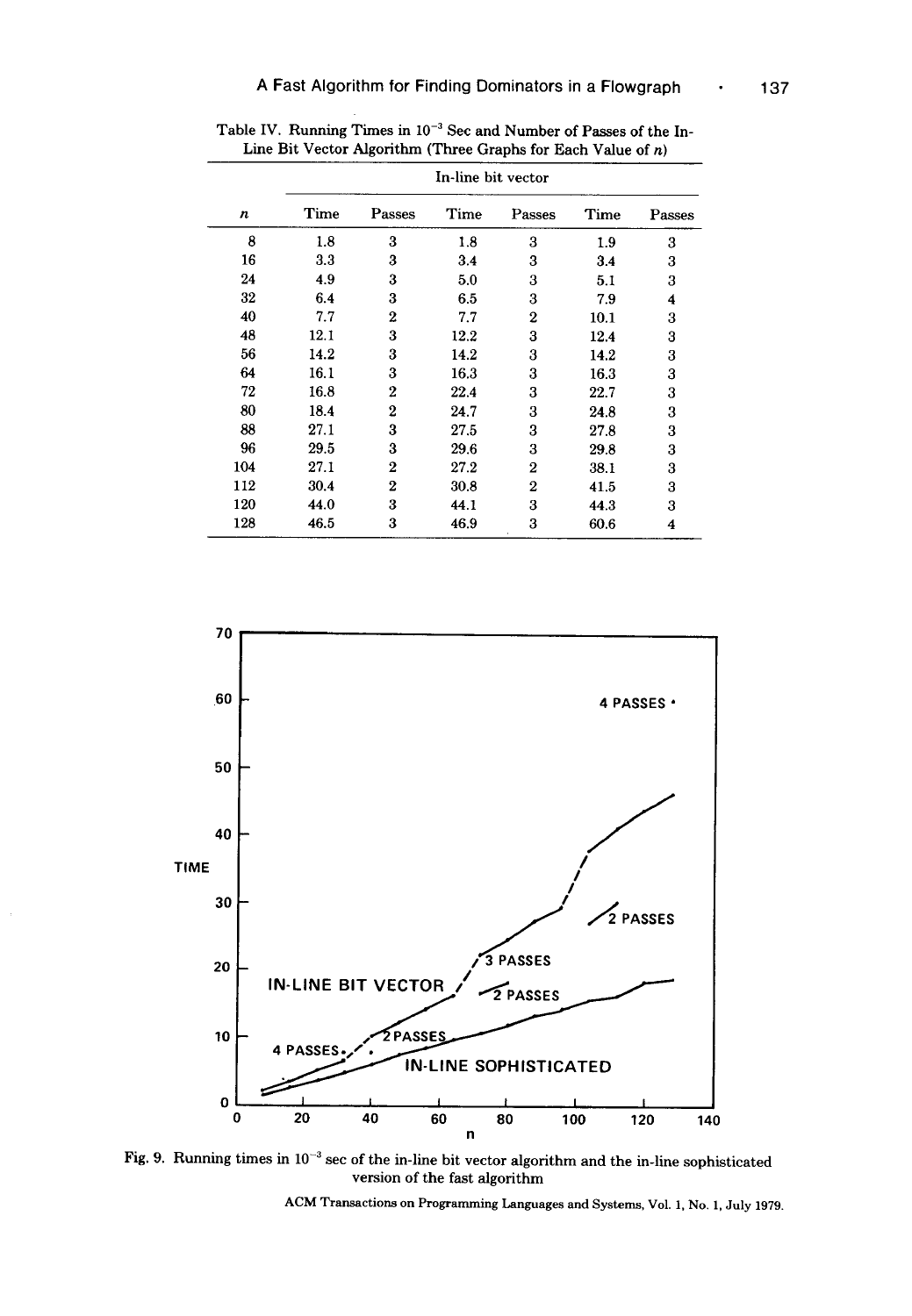values of  $n$ . Second, the dominator tree, not the dominator relation, is required for many kinds of global flow analysis [8, 13], but the bit vector algorithm computes only the dominator relation. Computing the relation from the tree is easy, requiring constant time per element of the relation or  $O(n)$  bit vector operations total. However, computing the tree from bit vectors encoding the relation requires  $O(n^2)$  time in the worst case.

We can summarize the good and bad points of the three algorithms as follows: The Purdom-Moore algorithm is easy to explain and easy to program but slow on all but small graphs. The bit vector algorithm is equally easy to explain and program, faster than the Purdom-Moore algorithm, but not competitive in speed with the fast algorithm unless it is run on small graphs which are reducible or almost reducible. The fast algorithm is much harder to prove correct but almost as easy to program as the other two algorithms, is competitive in speed on small graphs, and is much faster on large graphs. We favor some version of the fast algorithm for practical applications.

We conclude with a few comments on ways to improve the efficiency of the fast algorithm. One can speed up the algorithm by rewriting DFS and COM-PRESS as nonrecursive procedures which use explicit stacks. One can avoid using an auxiliary stack for COMPRESS by instead using a trick of reversing *ancestor* pointers; see [12]. A similar trick allows one to avoid the use of an auxiliary stack for DFS. One can save some additional storage by combining certain arrays, such as *parent* and *ancestor.* These modifications save running time and storage space, but only at the expense of program clarity.

## APPENDIX A. GRAPH-THEORETIC TERMINOLOGY

*A directed graph*  $G = (V, E)$  *consists of a finite set V of <i>vertices* and a set E of ordered pairs  $(v, w)$  of distinct vertices, called *edges*. If  $(v, w)$  is an edge, w is a *successor* of v and v is a *predecessor* of w. A graph  $G_1 = (V_1, E_1)$  is a *subgraph* of G if  $V_1 \subseteq V$  and  $E_1 \subseteq E$ . A *path p* of *length* k from v to w in G is a sequence of vertices  $p = (v = v_0, v_1, \ldots, v_k = w)$  such that  $(v_i, v_{i+1}) \in E$  for  $0 \le i \le k$ . The path is *simple* if  $v_0, \ldots, v_k$  are distinct (except possibly  $v_0 = v_k$ ), and the path is a *cycle* if  $v_0 = v_k$ . By convention there is a path of no edges from every vertex to itself, but a cycle must contain at least two edges. A graph is *acyclic* if it contains no cycles. If  $p_1 = (u = u_0, u_1, ..., u_k = v)$  is a path from u to v and  $p = (v = v_0, v_1,$ ...,  $v_l = w$ ) is a path from v to w, the path  $p_1$  followed by  $p_2$  is  $p = (u = u_0, u_1, u_2, u_2, u_3, u_4, u_5, u_6, u_7, u_8, u_9, u_1, u_2, u_3, u_1, u_2, u_3, u_1, u_2, u_3, u_4, u_5, u_7, u_8, u_9, u_1, u_2, u_3, u_4, u_7, u_9, u_1, u_2, u_3, u_4, u_7$  $u_k = v = v_0, v_1, \ldots, v_l = w$ .

*A flowgraph G = (V, E, r)* is a directed graph (V, E) with a distinguished *start vertex r* such that for any vertex  $v \in V$  there is a path from r to v. A *program flowgraph* is a flowgraph such that each vertex has exactly two successors. A *(directed, rooted) tree*  $T = (V, E, r)$  is a flowgraph such that  $|E| = |V| - 1$ . The start vertex r is the *root* of the tree. Any tree is acyclic, and if v is any vertex in a tree T, there is a unique path from  $r$  to  $v$ . If  $v$  and  $w$  are vertices in a tree  $T$  and there is a path from v to w, then v is an *ancestor* of w and w is a *descendant* of v (denoted by  $v \rightarrow w$ ). If in addition  $v \neq w$ , then v is a *proper ancestor* of w and

w is a *proper descendant* of v (denoted by  $v \rightarrow w$ ). If  $v \rightarrow w$  and  $(v, w)$  is an edge of T (denoted by  $v \to w$ ), then v is the *parent* of w and w is a *child* of v. In a tree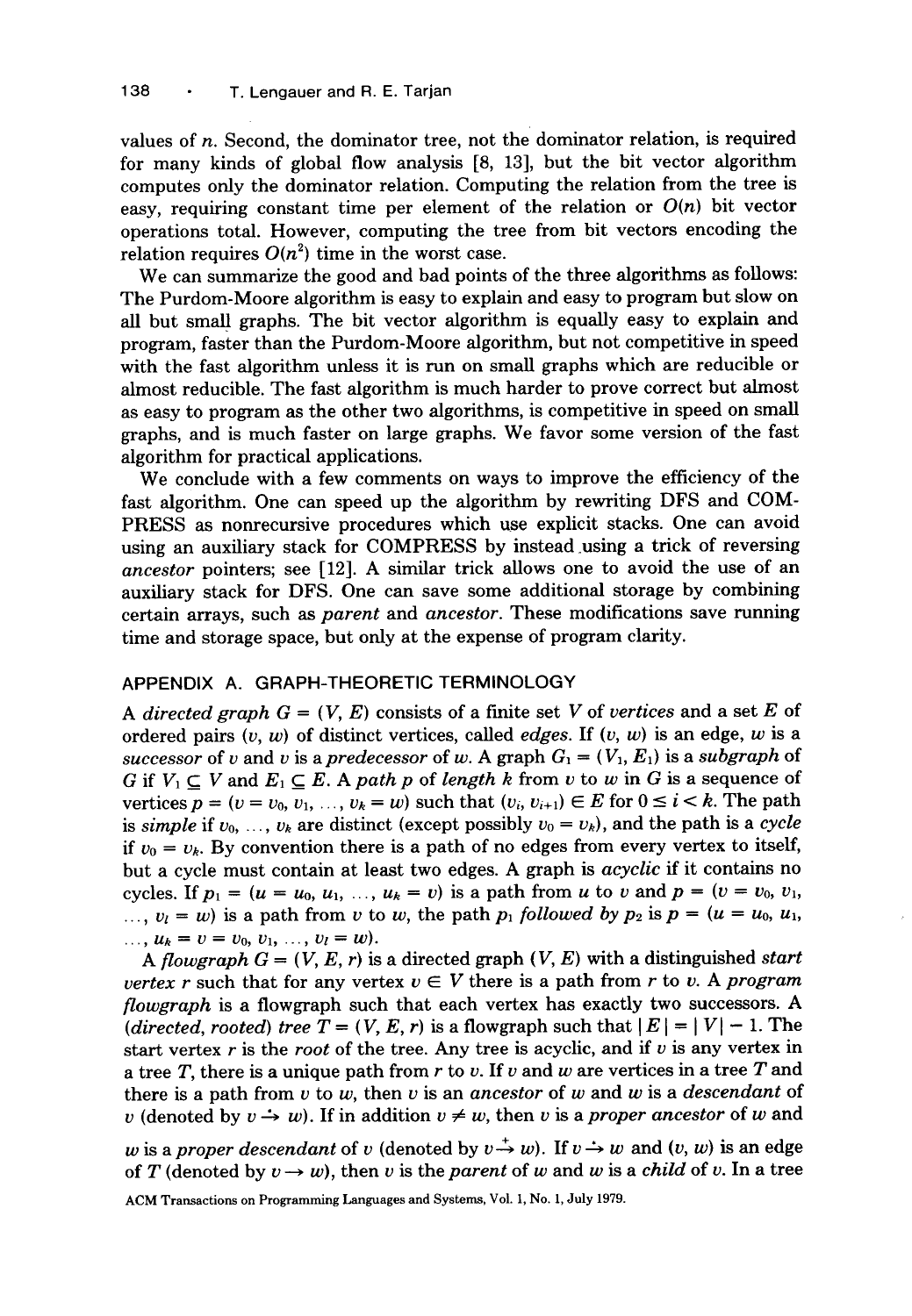each vertex has a unique parent (except the root, which has no parent). If  $G =$  $(V, E)$  is a graph and  $T = (V', E', r)$  is a tree such that  $(V', E')$  is a subgraph of G and  $V = V'$ , then T is a *spanning tree* of G.

#### APPENDIX B. THE COMPLETE DOMINATORS ALGORITHM

This appendix contains a complete listing of both versions of the dominators algorithm. The algorithm assumes that the vertex set of the problem graph is  $V$  $= \{v \mid 1 \le v \le n\}.$ 

```
procedure DOMINATORS(integer set array succ(1 :: n); integer r, n; integer array 
    dom(1:: n);
  begin 
    integer array parent, ancestor, [child, ] vertex(1 :: n); 
    integer array label, semi [, size](O :: n); 
    integer set array pred, bucket(1 :: n); 
    integer u, v, x;procedure DFS(integer v);
       begin 
         semi(v) := n := n + 1;vertex(n) := label(v) := v;\textit{ancestor}(v) := [\textit{child}(v) := ] 0;[size(v) := 1]for each w \in succ(v) do
           if semi(w) = 0 then parent(w) := v; DFS(w) fi;
           add v to pred(w) od 
       end DFS; 
    procedure COMPRESS(integer v); 
       if ancestor(ancestor(v)) \neq 0 then
         COMPRESS(ancestor(v)); 
         if semi(label(ancestor(v))) < semi(label(v)) then
           label(v) := label(ancestor(v)) fi;
         ancestor(v) := ancestor(ancestor(v)) fi;
    integer procedure EVAL(integer v);
       if ancestor(v) = 0 then EVAL := velse COMPRESS(v); EVAL := label(v) fi;
     procedure LINK(integer v, w);
       \mathit{ancestor}(w) := v;step1: for v := 1 until n do
               pred(v) := bucket(v) := \emptyset; semi(v) := 0 od;
             n := 0;DFS(r);
             [size(0) := label(0) := semi(0) := 0;for i := n by -1 until 2 do
               w := vertex(i);step2: for each v \in pred(w) do
                u := \text{EVAL}(v);
                  if semi(u) < semi(w) then semi(w) := semi(u) fi od;
                add w to bucket(vertex(semi(w))); 
                LINK(<i>parent(w)</i>, w);step3: for each v \in bucket(parent(w)) do
                delete v from bucket(parent(w) ); 
                u := \text{EVAL}(v);
```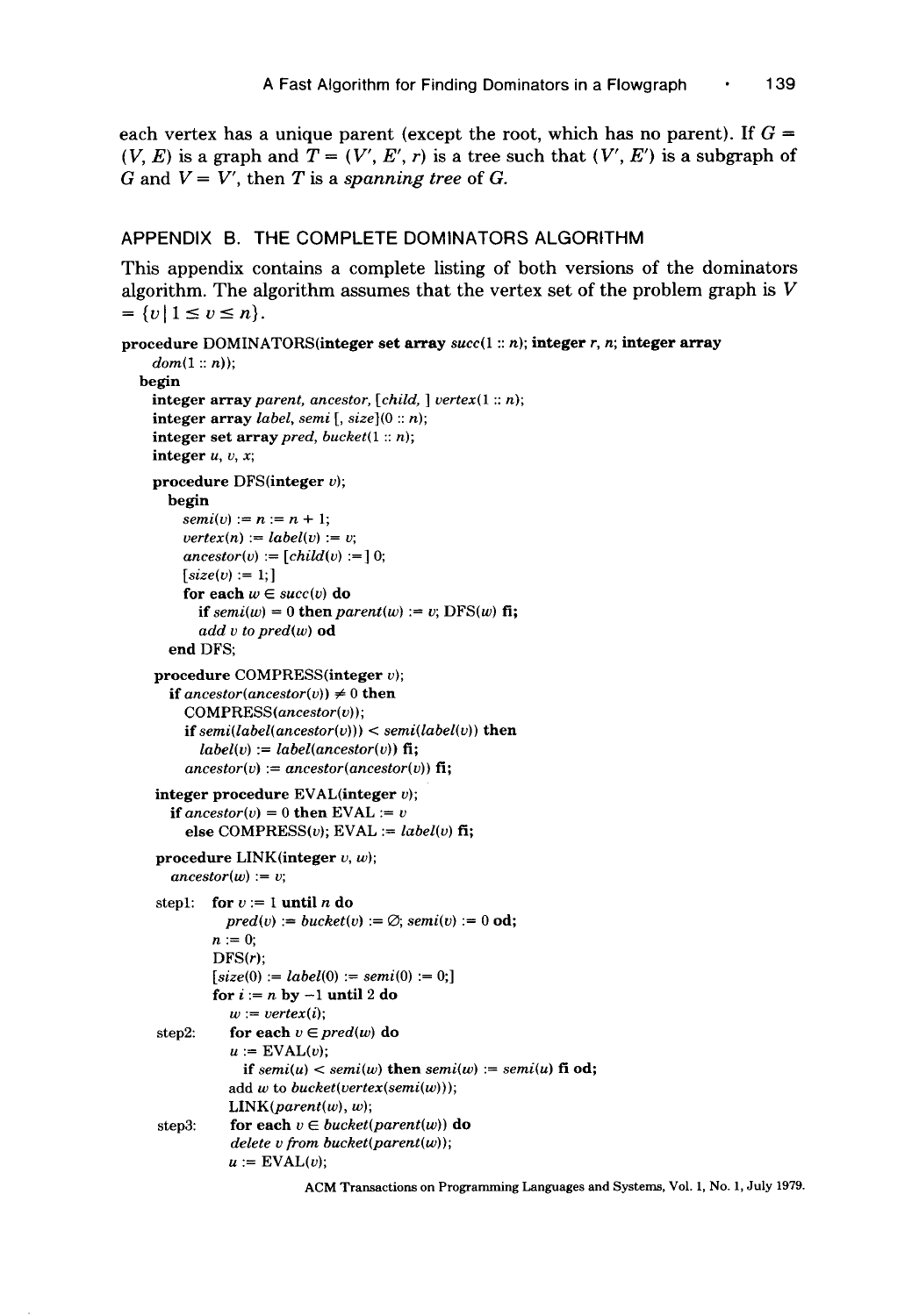```
dom(v) := if semi(u) < semi(v) then u
                       else parent(w) fi od od; 
step4: i := 2 until n do
          w := vertex(i);
          if dom(w) \neq vertex(semi(w))then dom(w) := dom(dor_1(w)) fi od:
        dom(r) := 0end DOMINATORS;
```
The simple version of the algorithm consists of the procedure above, with everything in brackets deleted. The sophisticated version of the algorithm consists of the procedure above, with everything in brackets included, and the following procedures substituted for EVAL and LINK.

```
integer procedure EVAL(integer v);
  if \mathit{ancestor}(v) = 0 then EVAL := label(v)else COMPRESS(v):
       EVAL := if semi(label(ancestor(v))) \ge semi(label(v))
                     then label(v) else label(ancestor(v)) fi fi;
procedure LINK(integer v, w);
  begin integer s; 
    s := w;
    while semi(label(w)) < semi(label(child(s))) do
       if size(s) + size(child(child(s))) \geq 2 \cdot size(child(s))then \text{ancestor}(\text{child}(s)) := s;
            child(s) := child(child(s)) 
       else size(child(s)) := size(s); 
          s := ancestor(s) := child(s) fi od;
     label(s) := label(w);size(v) := size(v) + size(w);if size(v) \lt 2. size(w) then s, child(v) := child(v), s fi;
     while s \neq 0 do ancestor(s) := v; s := \text{child}(s) od
   end LINK;
```
#### **REFERENCES**

- 1. ACKERMANN, W. Zum Hilbertschen Aufbau der reellen Zahlen~ *Math. Ann. 99* (1928), 118-133.
- 2. AHO, A.V., AND ULLMAN, J.D. *The Theory of Parsing, Translation, and Compiling, Vol. II: Compiling.* Prentice-Hall, Englewood Cliffs, N.J., 1972.
- 3. AHO, A.V., AND ULLMAN, J.D. *Principles of Compiler Design.* Addison-Wesley, Reading, Mass., 1977.
- 4. HECHT, M.S., AND ULLMAN, J.D. A simple algorithm for global data flow analysis problems. *SIAM J. Comput. 4* (1973), 519-532.
- 5. KNUTH, D.E. *The Art of Computer Programming, Vol. 1: Fundamental Algorithms.* Addison-Wesley, Reading, Mass., 1968.
- 6. LORRY, E.S., AND MEDLOCK, C.W. Object code optimization. *Comm. ACM/2,* 1 (Jan. 1969), 13- 22.
- 7. PURDOM, P.W., AND MOORE, E.F. Algorithm 430: Immediate predominators in a directed graph. *Comm. ACM 15,* 8 (Aug. 1972), 777-778.
- 8. REIF, J. Combinatorial aspects of symbolic program analysis. Tech. Rep. TR-11-77, Center for Research in Computing Technology, Harvard U., Cambridge, Mass., 1977.
- 9. TARJAN, R.E. Depth-first search and linear graph algorithms. *SIAM J. Comptng. 1* (1972), 146- 160.
- 10. TARJAN, R. Finding dominators in directed graphs *SIAM J. Comptng. 3* (1974), 62-89.